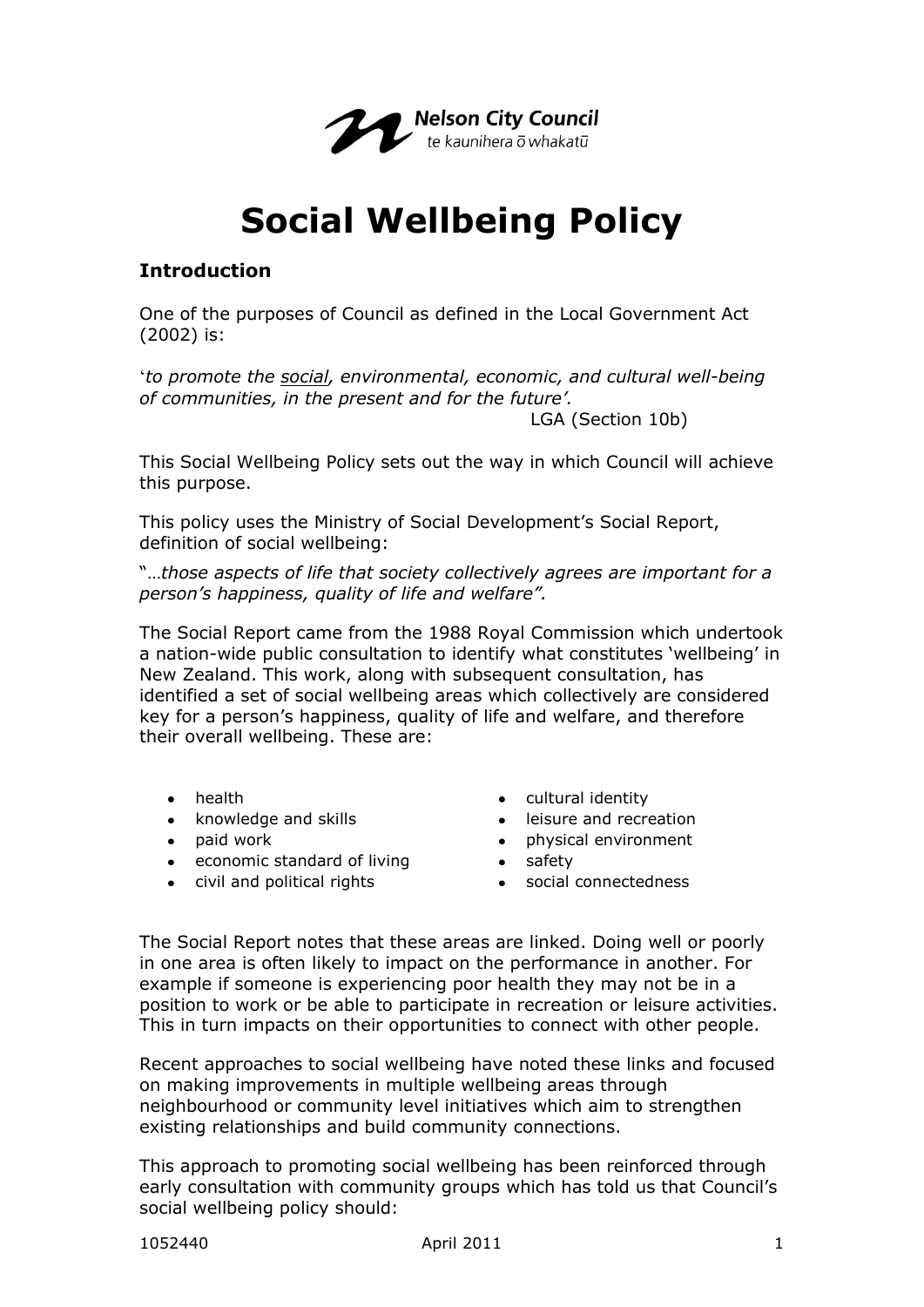- $\bullet$ build on and strengthen existing relationships
- build on the resources and strengths that exist
- focus on the positive (potential) results rather than on the negative problems
- provide resources for wellbeing improvement and remove barriers
- empower people to have ownership of their own wellbeing  $\bullet$
- set clear, consistent boundaries  $\bullet$

The policy will use the social wellbeing areas described above as a framework so that all aspects that make up social wellbeing are considered and Council uses them to build connections between people and groups. Council recognises the importance of social wellbeing in contributing to all six of Nelson"s community outcomes.

### **Vision and outcomes to be achieved for Nelson's residents**

The Council's vision for this policy is that Nelson has a happy, healthy community where people have access to necessary services and facilities and feel connected to each other and to the city.

Council will ensure that social wellbeing issues are considered when planning and delivering new services, facilities and activities.

### **Council's role in promoting Social Wellbeing**

Council has a mandate to promote social wellbeing under the Local Government Act 2002. However, many of the wellbeing areas described above are ones where central government, through its agencies and services, takes a lead including health, knowledge and skills, paid work, economic standard of living and safety (particularly relating to crime and safety in the home). In addition many community organisations exist in Nelson and are well placed to provide social support services to the community.

Areas where Council has a key responsibility or role include the physical environment, leisure and recreation, social connectedness, cultural identity, civil and political rights and safety (particularly relating to safety in public spaces). With limited resources available Council needs to focus on areas where it can have a significant impact and rely on partners to take the lead in other areas.

Over and above initiatives that directly aim to improve social wellbeing, most Council activities (such as economic development, transport, water supply, waste collection, environmental planning, parks and community facilities) impact on the wellbeing of the community.

Council"s social wellbeing role includes:

 **Leading by example** - looking at Council activities through a social wellbeing "lens" to improve social wellbeing outcomes for the community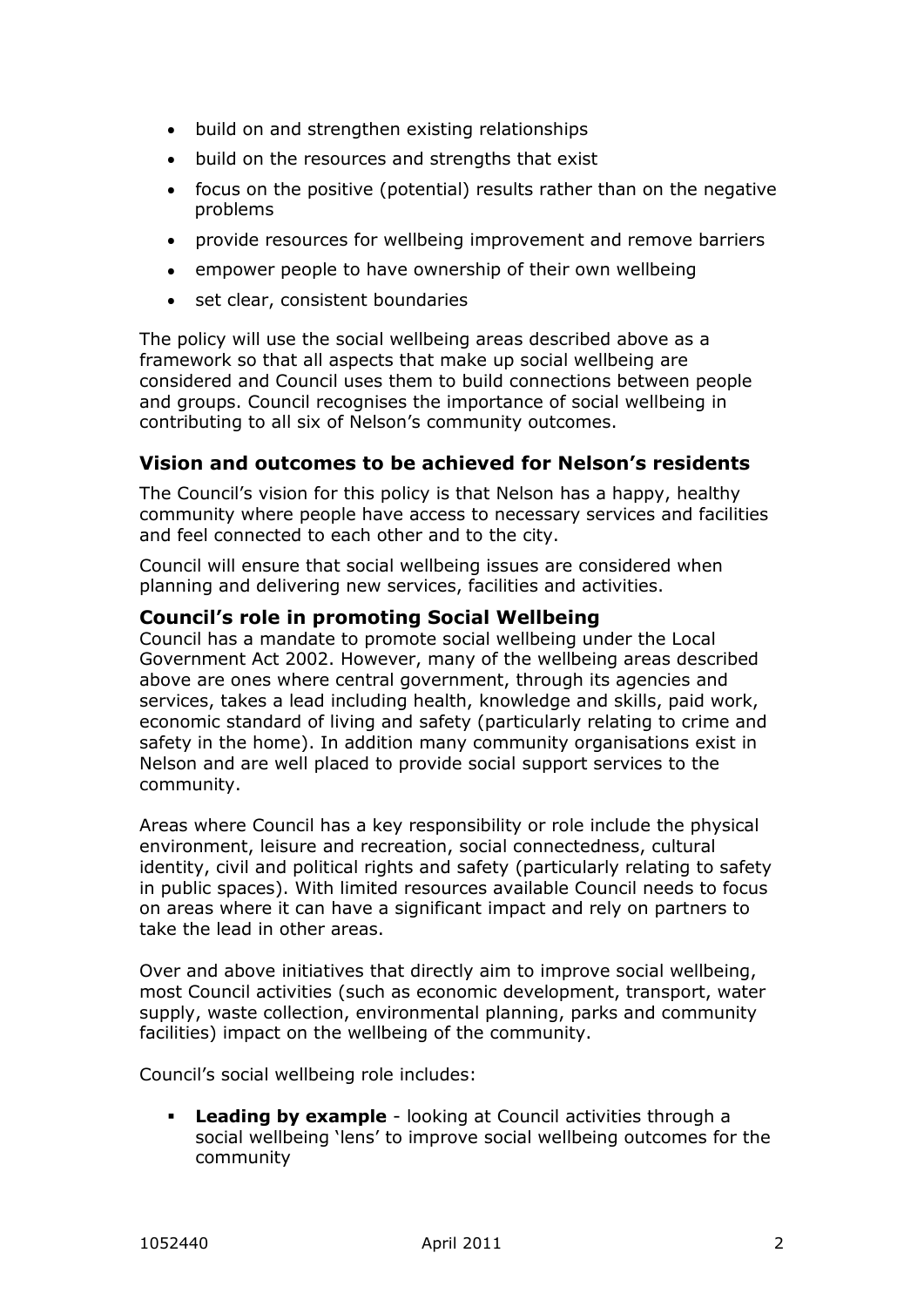- **Partnering, collaborating and facilitating with central** government, community organisations and other stakeholders to target initiatives effectively
- **Delivery** of services and activities (including through grants to community groups) within wellbeing areas where Council has responsibility
- **Advocacy** at regional and national levels
- **Planning** ensuring that the development of facilities and services contributes to enhancing wellbeing in the future.

### **Structure of this document**

The first part of document has general social wellbeing policies that apply to the whole of the community. However, Council has also chosen to focus on particular issues surrounding older people, youth and affordable housing in later sections of this policy. These three areas relate to key trends affecting Nelson and have been raised as particular concerns by the community.

### **Working with the community**

Development of this policy involved extensive consultation with community groups and individuals about the range of wellbeing issues in Nelson. Council acknowledges that there are many organisations and agencies in our community that have a role in delivering social wellbeing outcomes. Appendix 1 lists many of these organisations and the contribution that they make towards enhanced social wellbeing in Nelson. The list will continue to be updated as new issues and new organisations appear.

This policy focuses on areas where Council has a key role in planning and delivering services and activities that contribute to enhanced social wellbeing. However, Council also has a role in partnering, collaborating and facilitating with others to achieve social wellbeing goals. The appendix to the Social Wellbeing Policy shows the breadth of community organisations that contribute to social wellbeing in Nelson.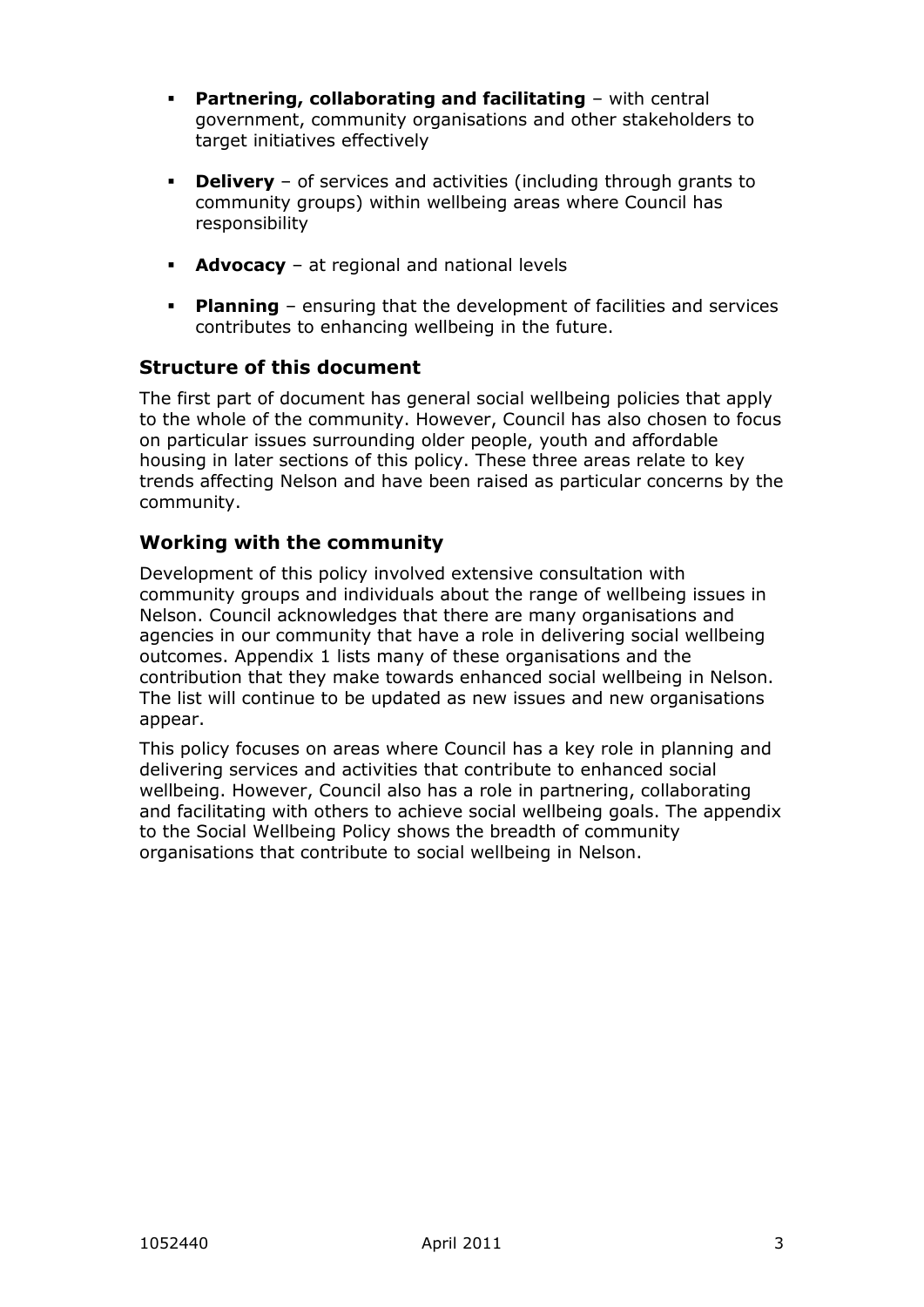### **Policies**

Further policy information can be found in the youth, positive ageing and affordable housing sections.

### **Health**

| Issue                                                                                                                                                                                                                                                                                                                                                                       | Objective                                                                                                                                         | Policy                                                                                                                                                                       |
|-----------------------------------------------------------------------------------------------------------------------------------------------------------------------------------------------------------------------------------------------------------------------------------------------------------------------------------------------------------------------------|---------------------------------------------------------------------------------------------------------------------------------------------------|------------------------------------------------------------------------------------------------------------------------------------------------------------------------------|
| Many core Council<br>services are crucial to<br>the health of the<br>community eg water<br>supply, waste removal.<br>A range of other<br>programmes and<br>services also have<br>important health<br>impacts eg Clean Heat,<br><b>Warm Homes</b><br>programme or<br>regulations relating to<br>air quality.                                                                 | Core services that<br>impact on health are<br>maintained.<br>Recognition of<br>importance of other<br>programmes that have<br>a health component. | Continue to provide<br>core services critical to<br>maintaining community<br>health.<br>Consider health<br>impacts of relevant<br>programmes when<br>considering resourcing. |
| Nelson has a good<br>climate for<br>participation in outdoor<br>activities. There are<br>clear health benefits to<br>residents from<br>maintaining physical<br>activity levels. There<br>are also mental health<br>benefits from being<br>active and involved in<br>the community.<br>Infrastructure needs to<br>be planned to meet the<br>needs of all potential<br>users. | Provide opportunities<br>for all residents to<br>engage in activity.                                                                              | New community<br>infrastructure will be<br>designed taking into<br>account the range of<br>abilities and needs of<br>all our residents.                                      |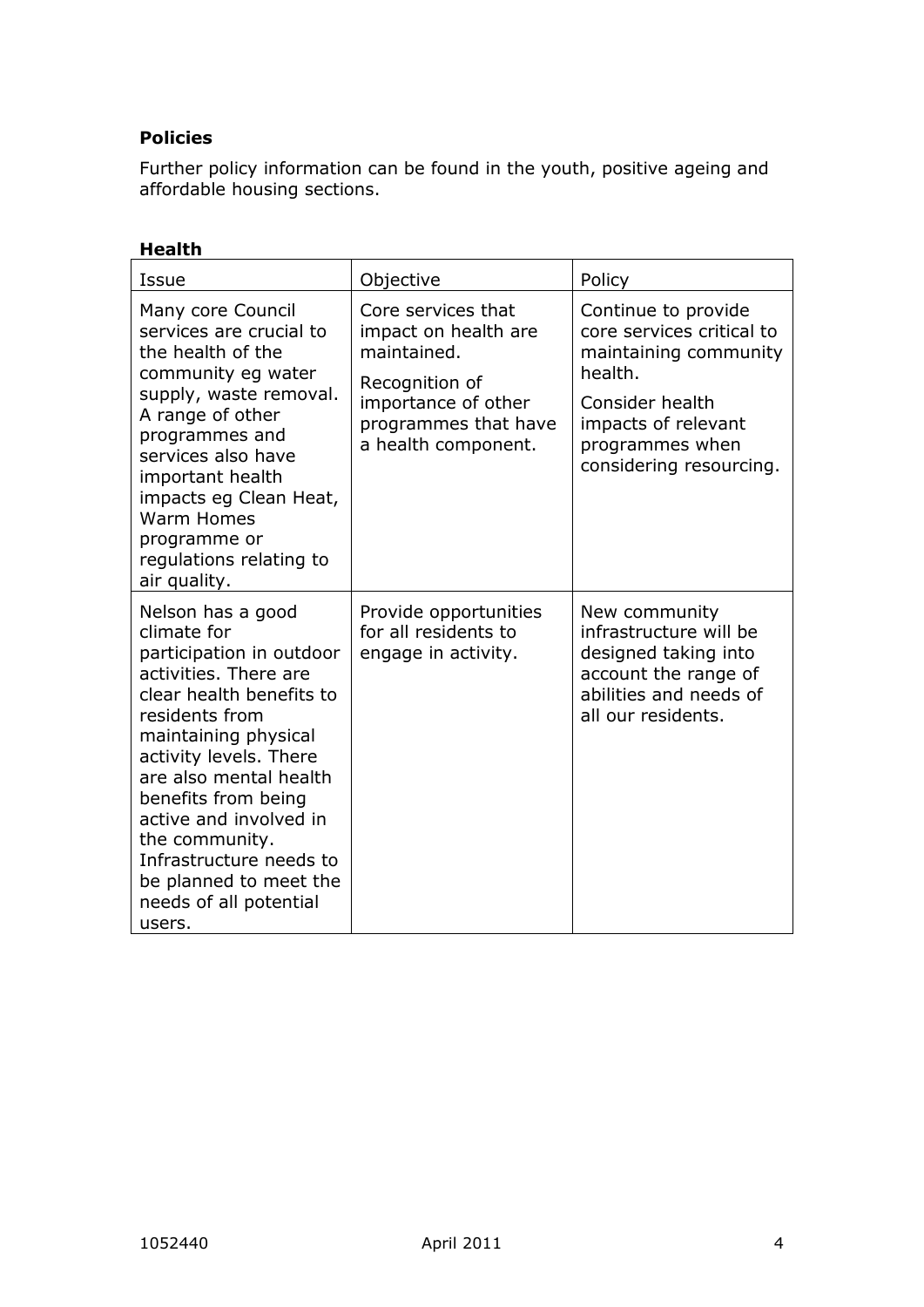# **Knowledge and skills**

| Issue                                                                                       | Objective                                                                                                 | Policy                                                                                                                                                  |
|---------------------------------------------------------------------------------------------|-----------------------------------------------------------------------------------------------------------|---------------------------------------------------------------------------------------------------------------------------------------------------------|
| Council libraries have a<br>role in facilitating<br>access to information<br>for residents. | Ensure that residents<br>have access to<br>information and<br>resources to support<br>life long learning. | Libraries will continue<br>to be funded to provide<br>lifelong learning<br>opportunites for<br>residents and support<br>for use of new<br>technologies. |

### **Paid Work**

| Issue                                                                | Objective                                                                                        | Policy                                                                                                                   |
|----------------------------------------------------------------------|--------------------------------------------------------------------------------------------------|--------------------------------------------------------------------------------------------------------------------------|
| Having access to paid<br>work improves social<br>wellbeing outcomes. | Support initiatives that<br>improve employment<br>levels and choices of<br>employment in Nelson. | Continue to support<br>the activities which<br>contribute to a<br>sustainable, innovative<br>and diversified<br>economy. |
|                                                                      |                                                                                                  | Council to provide<br>essential infrastructure<br>which allows the<br>economy to flourish.                               |

# **Economic standard of living**

| Issue                                                                                                                                                                                                                                | Objective                                                                                   | Policy                                                                                                                       |
|--------------------------------------------------------------------------------------------------------------------------------------------------------------------------------------------------------------------------------------|---------------------------------------------------------------------------------------------|------------------------------------------------------------------------------------------------------------------------------|
| Although there is a<br>view that Nelson<br>suffers from "sunshine"<br>wages" the data shows<br>we match or slightly<br>exceed the median<br>New Zealand wage.<br>The economy would,<br>however, benefit from<br>a more diverse base. | Promote sustainable<br>economic growth and<br>enhance the vitality of<br>the local economy. | Support<br>agencies/initiatives<br>that develop the local<br>economy and<br>contribute to<br>sustainable economic<br>growth. |
| Affordability of housing<br>has been identified as<br>a key issue.                                                                                                                                                                   | See affordable housing<br>section.                                                          | See affordable housing<br>section.                                                                                           |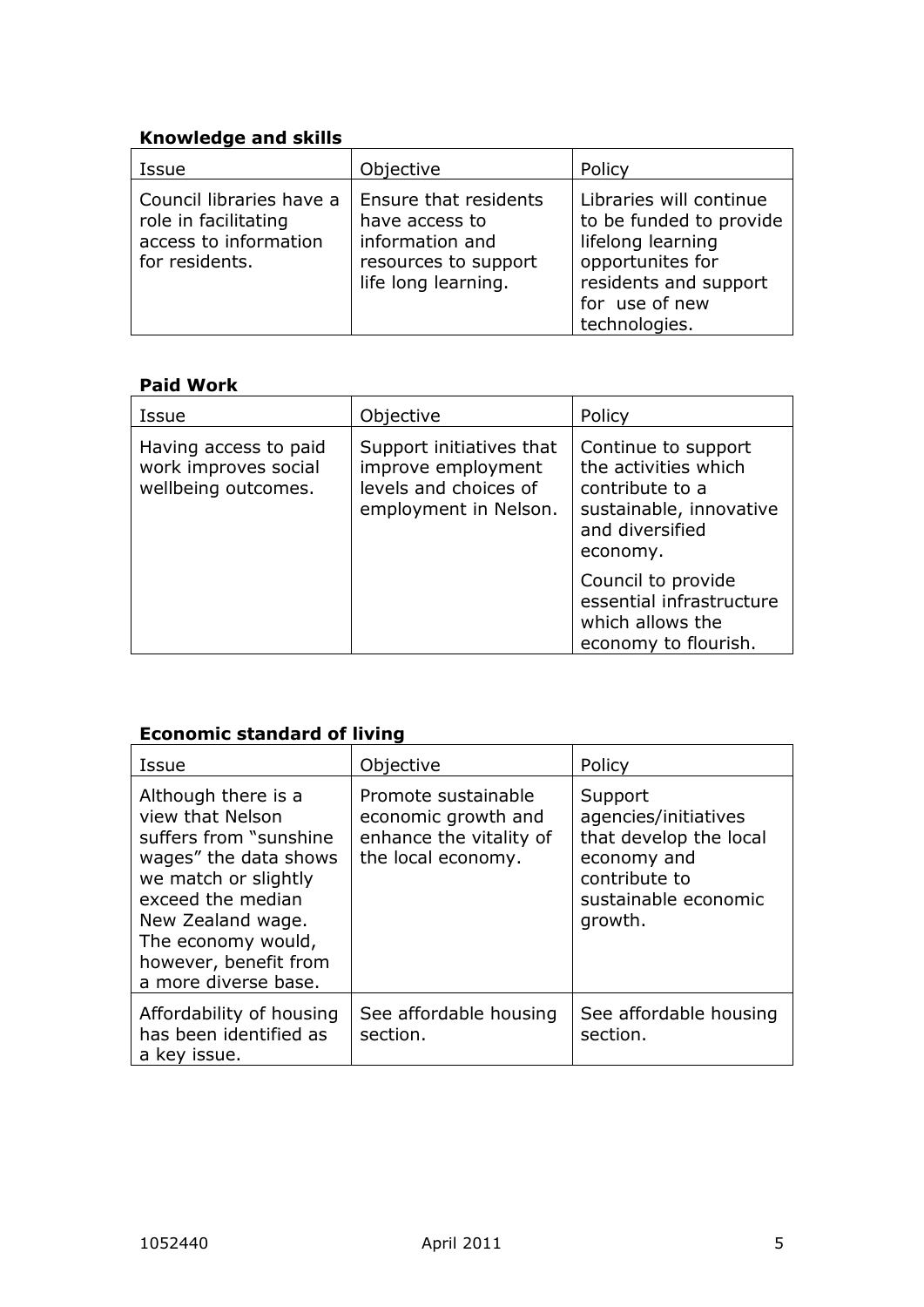# **Civil and political rights**

| Issue                                                                                                                                                           | Objective                                                                                                                                            | Policy                                                                                                                                                                                                                                                           |
|-----------------------------------------------------------------------------------------------------------------------------------------------------------------|------------------------------------------------------------------------------------------------------------------------------------------------------|------------------------------------------------------------------------------------------------------------------------------------------------------------------------------------------------------------------------------------------------------------------|
| Council needs to<br>ensure its decisions are<br>made on the basis of a<br>good understanding of<br>community views.                                             | <b>Ensure that Council is</b><br>informed of the<br>breadth of community<br>views in its decision<br>making.                                         | Keep Council's<br>community<br>engagement processes<br>under continuous<br>review and assessment<br>to improve breadth of<br>input from our<br>community to decision<br>making.                                                                                  |
| Nelson's population is<br>increasingly diverse.<br>There is a need to<br>ensure that<br>engagement processes<br>are designed to<br>recognise this<br>diversity. | Ensure that all<br>residents have an<br>opportunity to<br>contribute to Council<br>processes.                                                        | Increase the variety of<br>forms of engagement<br>to improve input from<br>residents eg reduce the<br>emphasis on written<br>communication,<br>consider the needs of<br>residents for whom<br>English is not their first<br>language.                            |
| Good communication is<br>a key part of ensuring<br>residents can play their<br>part in Council decision<br>making.                                              | <b>Ensure Council</b><br>processes are<br>understood by the<br>community.<br>Work with community<br>organisations to<br>promote Council<br>services. | Council will use<br>effective<br>communication to<br>ensure residents are<br>well informed eg use<br>plain English<br>quidelines.<br>Council will work with<br>community<br>organisations to<br>present information<br>through them in an<br>understandable way. |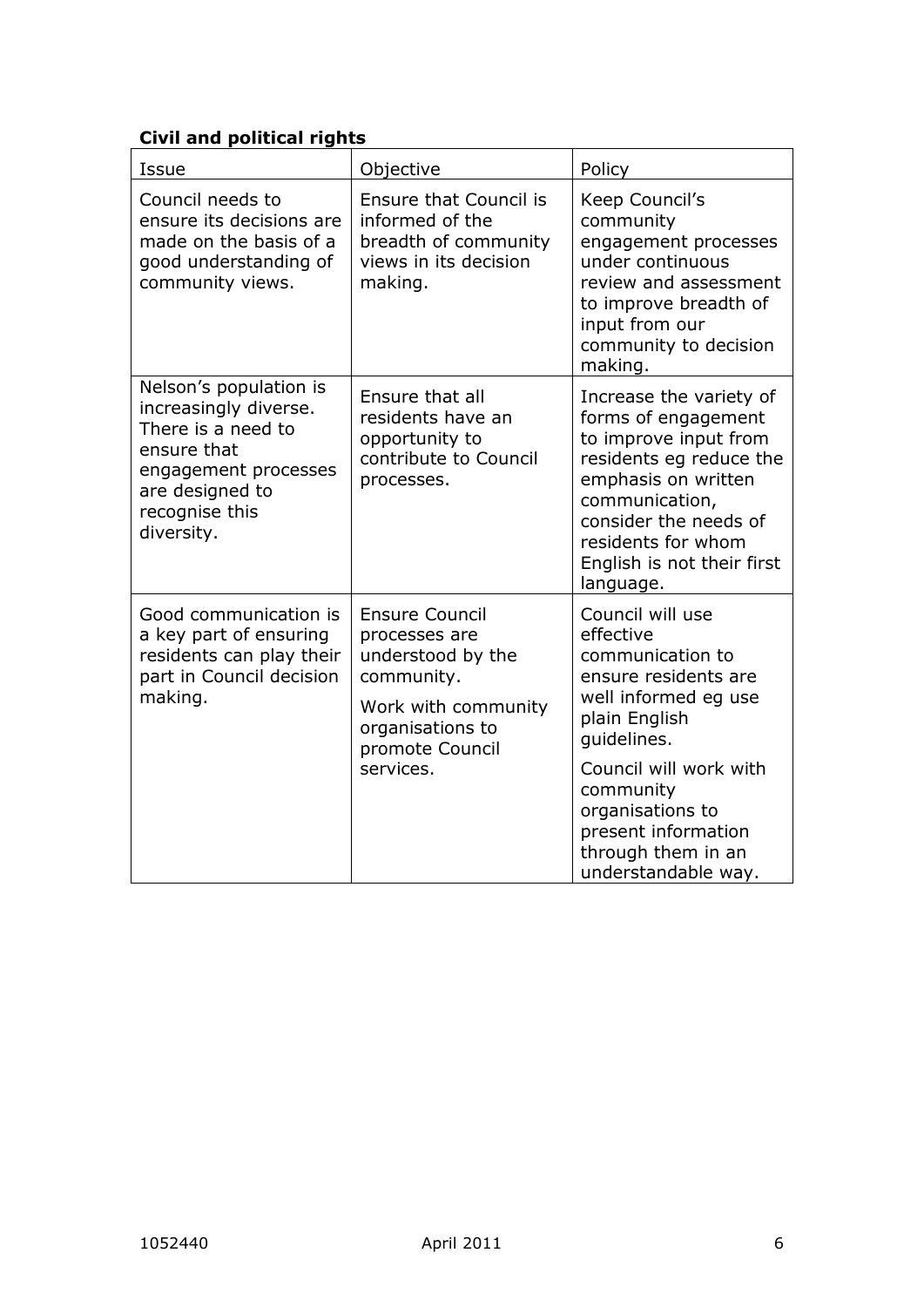# **Cultural identity**

| Issue                                                                                                                                                                                                      | Objective                                                                                                                                                                                                                                                                        | Policy                                                                                                                                                                                                                |
|------------------------------------------------------------------------------------------------------------------------------------------------------------------------------------------------------------|----------------------------------------------------------------------------------------------------------------------------------------------------------------------------------------------------------------------------------------------------------------------------------|-----------------------------------------------------------------------------------------------------------------------------------------------------------------------------------------------------------------------|
| Nelson has its own<br>special sense of place<br>and history that<br>contributes to the<br>community's sense of<br>belonging.                                                                               | To develop a sense of<br>Nelson's distinctive<br>culture.                                                                                                                                                                                                                        | Support opportunities<br>for Nelson's culture to<br>be expressed eg<br>through art or at<br>events. Actively protect<br>things that are key to<br>the Nelson identity<br>such as special<br>landscapes or values.     |
| Understanding the local<br>heritage and stories<br>helps develop a sense<br>of the Nelson culture<br>and enhances feelings<br>of belonging.                                                                | To tell the local stories,<br>recent and past                                                                                                                                                                                                                                    | Council to provide<br>opportunities for local<br>stories to be heard and<br>understood eg through<br>interpretation panels,<br>support for the<br>Provincial Museum.                                                  |
| Maintaining,<br>understanding and<br>valuing Māori culture,<br>tikanga and history.                                                                                                                        | <b>Ensure that Maori</b><br>cultural heritage is<br>represented as part of<br>Nelson's cultural<br>heritage (while<br>acknowledging that<br>Maori cultural heritage<br>in the Top of the South<br>does not fit neatly<br>within Council<br>boundaries).<br>Promote and foster an | Continue to support<br>initiatives that promote<br>understanding of Māori<br>culture and tikanga.<br>Consider opportunities<br>for Māori art and<br>heritage within public<br>spaces and in events<br>and activities. |
|                                                                                                                                                                                                            | understanding of Maori<br>culture and heritage.                                                                                                                                                                                                                                  |                                                                                                                                                                                                                       |
| Increasing ethnic<br>diversity as more<br>migrants and refugees<br>move to Nelson. Need<br>to ensure people can<br>continue to celebrate<br>their own culture as<br>well as feeling<br>welcomed to Nelson. | To recognise and<br>celebrate ethnic<br>diversity as part of<br>Nelson's culture.                                                                                                                                                                                                | Council will<br>acknowledge and<br>promote Nelson's<br>ethnic diversity<br>through Council<br>publications.                                                                                                           |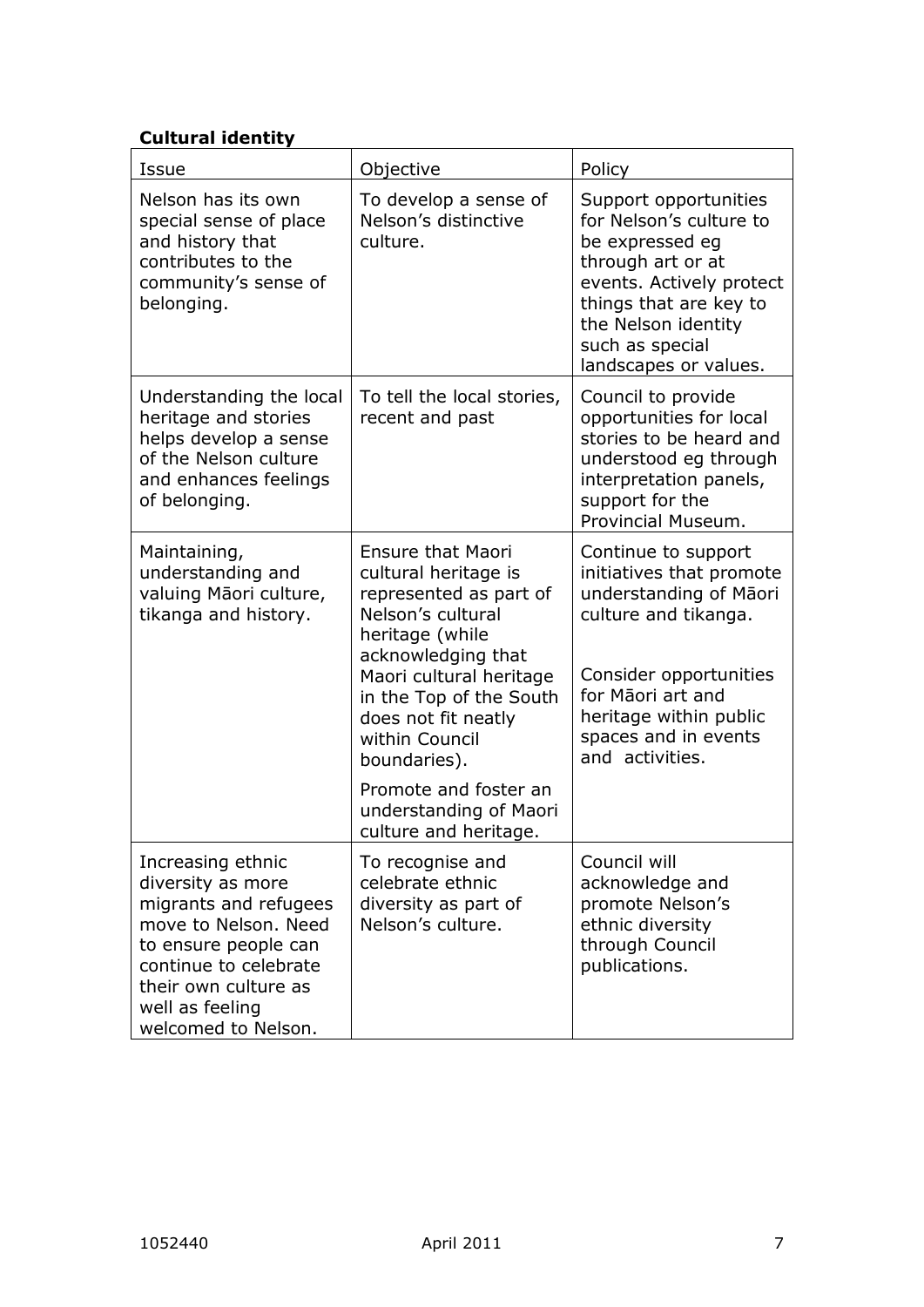## **Leisure and recreation**

| Issue                                                                                                                                              | Objective                                                                                                                                       | Policy                                                                                                                                |
|----------------------------------------------------------------------------------------------------------------------------------------------------|-------------------------------------------------------------------------------------------------------------------------------------------------|---------------------------------------------------------------------------------------------------------------------------------------|
| Nelson is experiencing<br>changing recreation<br>and leisure patterns -<br>people are participating<br>in a much wider range<br>of activities from | To plan and deliver<br>services, facilities and<br>activities that offer<br>opportunity to our<br>diverse population in<br>an equitable manner. | Council will review the<br>way it funds leisure<br>and recreation<br>activities to ensure that<br>it meets the<br>population's needs. |
| mountainbiking and<br>skateboarding to dance<br>and sculpture.                                                                                     |                                                                                                                                                 | Council planning for<br>events and activities<br>will take into account                                                               |
| Some activities are<br>funded by Council to a<br>much greater level<br>than others.                                                                |                                                                                                                                                 | the diversity of our<br>community.                                                                                                    |

# **Physical environment**

| Issue                                                                                                                                                                                                                                                  | Objective                                                                                                                                                                                                                                   | Policy                                                                                                                                                                                                                                                              |
|--------------------------------------------------------------------------------------------------------------------------------------------------------------------------------------------------------------------------------------------------------|---------------------------------------------------------------------------------------------------------------------------------------------------------------------------------------------------------------------------------------------|---------------------------------------------------------------------------------------------------------------------------------------------------------------------------------------------------------------------------------------------------------------------|
| The design of the city<br>is crucial to a range of<br>social wellbeing areas,<br>particularly safety and<br>social connectedness<br>and also particularly<br>affects people with<br>disabilities, families<br>with young children<br>and older adults. | Ensure that Council in<br>its own developments<br>and its planning<br>functions promotes<br>good urban design, the<br>consideration of<br>accessibility and an<br>awareness of our<br>changing demographics<br>and physical<br>environment. | The planning for any<br>facilities needs, as part<br>of the planning<br>process, concept and<br>scoping documents, to<br>demonstrate how they<br>meet the changing<br>requirements of the<br>community and the<br>environment over the<br>lifetime of the facility. |
| It is important that<br>development is<br>sustainable so consider<br>changing<br>demographics,<br>changing physical<br>environment (eg<br>climate change) and<br>changing community                                                                    |                                                                                                                                                                                                                                             | All developments will<br>consider Safer by<br>Design (CPTED)<br>Guidelines and national<br>standards for<br>accessibility (i.e. NZS<br>4121: 2001 Design for<br>Access and Mobility).                                                                               |
| needs and design for<br>these.<br>Accessibility is an<br>important wellbeing<br>issue, particularly for<br>families with young                                                                                                                         |                                                                                                                                                                                                                                             | Continue to evolve<br>planning tools to<br>promote good urban<br>design and associated<br>social wellbeing<br>benefits.                                                                                                                                             |
| children and people<br>with impaired mobility<br>or without access to a<br>private vehicle.                                                                                                                                                            |                                                                                                                                                                                                                                             | Staff involved in the<br>commissioning and<br>design of new facilities<br>will receive training<br>from an accredited<br>barrier free training<br>provider.                                                                                                         |
| 1052440                                                                                                                                                                                                                                                | <b>April 2011</b>                                                                                                                                                                                                                           | 8                                                                                                                                                                                                                                                                   |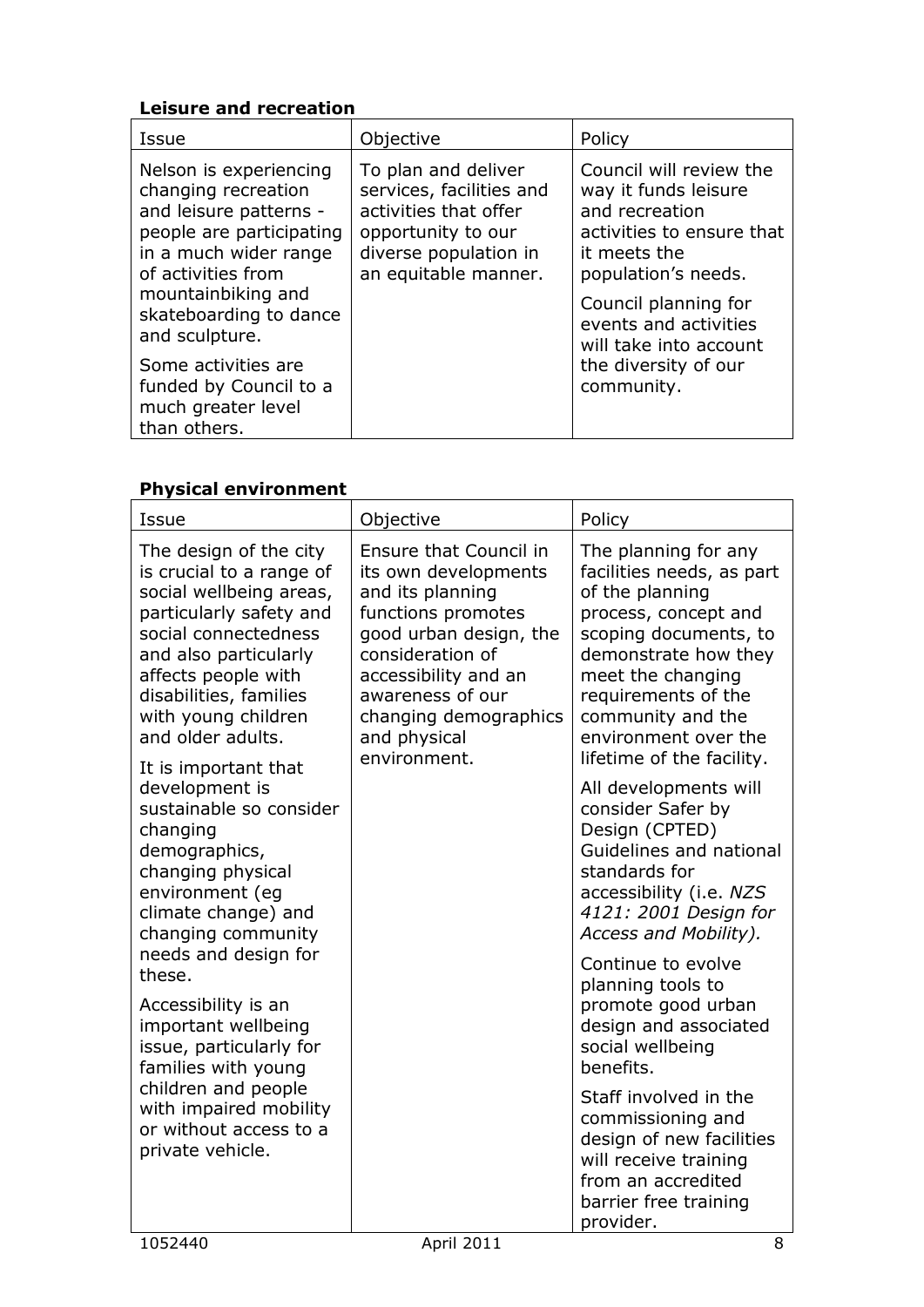| Nelson's limited public<br>transport system has a<br>major impact on social<br>wellbeing and can<br>particularly impact on<br>those on low incomes,<br>the disabled, youth and<br>older adults. Funding<br>remains the key issue. | To build a public<br>transport network in<br>Nelson that meets the<br>needs of residents. | Continue to explore<br>ways of improving<br>Nelson's public<br>transport system to<br>meet the needs of<br>residents. |
|-----------------------------------------------------------------------------------------------------------------------------------------------------------------------------------------------------------------------------------|-------------------------------------------------------------------------------------------|-----------------------------------------------------------------------------------------------------------------------|
|-----------------------------------------------------------------------------------------------------------------------------------------------------------------------------------------------------------------------------------|-------------------------------------------------------------------------------------------|-----------------------------------------------------------------------------------------------------------------------|

### **Safety**

| Issue                                                                                                                                                                         | Objective                                                                                                                       | Policy                                                                                                                                                                                                                                                                                                                    |
|-------------------------------------------------------------------------------------------------------------------------------------------------------------------------------|---------------------------------------------------------------------------------------------------------------------------------|---------------------------------------------------------------------------------------------------------------------------------------------------------------------------------------------------------------------------------------------------------------------------------------------------------------------------|
| Safety in public places<br>has been identified as<br>a key issue for Nelson.<br>Much of the focus is on<br>the Central Business<br>District and alcohol<br>related incidents. | Work to improve safety<br>in the Central Business<br>District.<br>Reduce the incidence<br>of alcohol related<br>violence.       | Continue with Heart of<br>Nelson actions utilising<br>CPTED principles.<br>Continue to work with<br>partners to implement<br>the Alcohol Strategy.<br>Use other regulatory<br>measures to control<br>alcohol related violence<br>such as bylaws and<br>policies under new<br>government alcohol<br>legislation (pending). |
| Investing resources in<br>wider safety issues<br>such as road safety<br>and emergency<br>management is also<br>important for the<br>safety of residents.                      | Improve the safety and<br>preparedness of the<br>Nelson community.                                                              | Continue to invest<br>resources in road<br>safety and emergency<br>preparedness, with a<br>focus on improving<br>community resilience.                                                                                                                                                                                    |
| Safety for people of all<br>ethnicities.                                                                                                                                      | Zero tolerance for<br>racism. All people,<br>regardless of race,<br>religion or culture, feel<br>welcome and safe in<br>Nelson. | Support initiatives that<br>deal with challenging<br>and preventing racism.                                                                                                                                                                                                                                               |

### **Social Connectedness**

| Issue                                                                      | Objective                                                                   | Policy                                                                                                                                        |
|----------------------------------------------------------------------------|-----------------------------------------------------------------------------|-----------------------------------------------------------------------------------------------------------------------------------------------|
| City design and<br>facilities are<br>fundamental for<br>connecting people. | To ensure that city<br>development enhances<br>social wellbeing<br>outcomes | Continue to provide a<br>range of community<br>facilities and spaces<br>that are accessible and<br>encourage residents<br>meet and socialise. |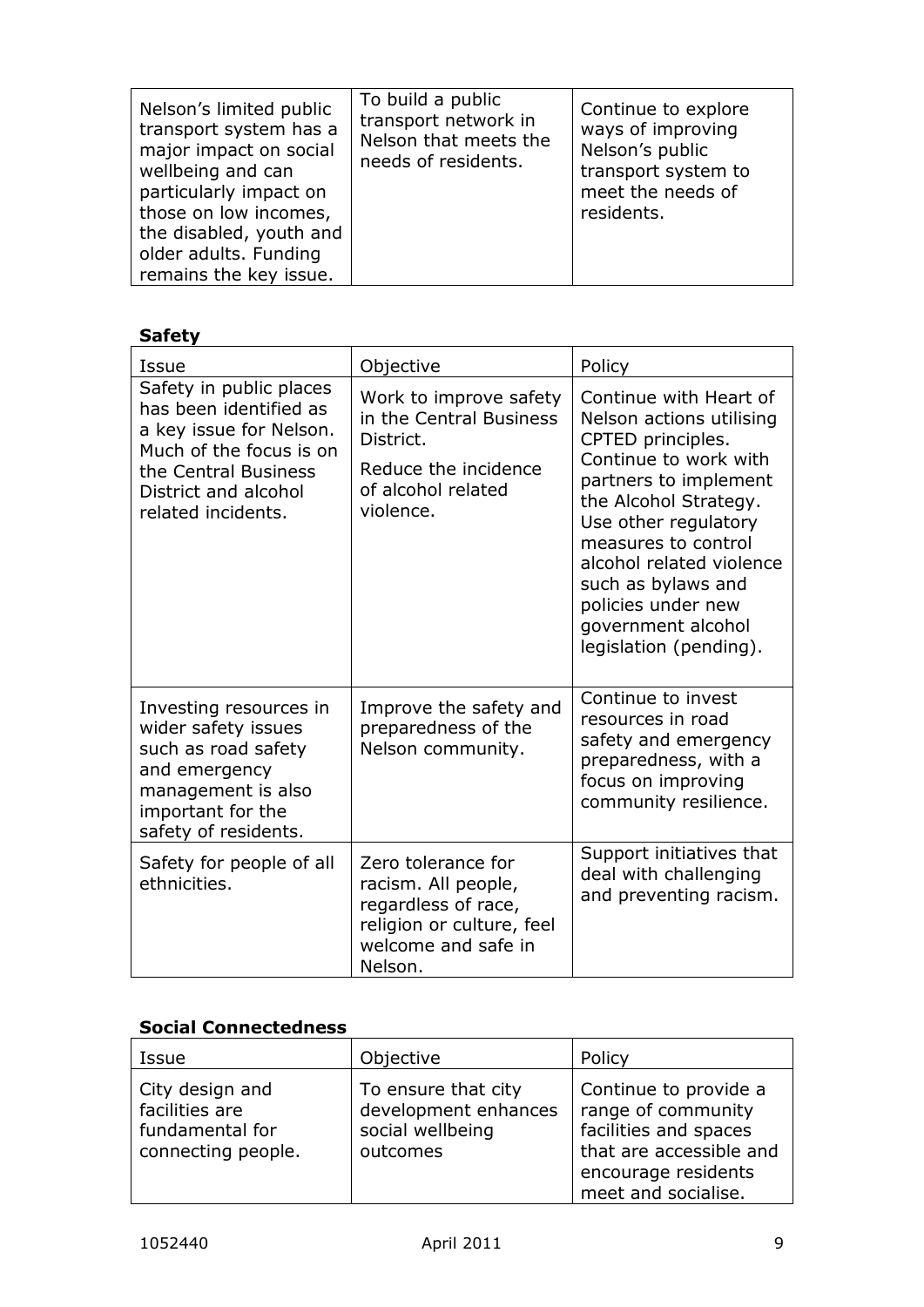| Nelson has an<br>increasing migrant and<br>refugee population.<br>Most are families of<br>working age with<br>children and will be<br>important for balancing<br>Nelson's ageing<br>population in the<br>future. There is a need<br>to ensure that they feel<br>welcomed, can access<br>services and support<br>and feel connected to<br>the Nelson community. | New migrants settle<br>successfully in Nelson.                          | Council will support<br>initiatives that assist<br>new migrants and<br>refugees to settle into<br>Nelson.<br><b>Planning for Council</b><br>events and activities<br>will be inclusive of<br>migrants and refugees. |
|----------------------------------------------------------------------------------------------------------------------------------------------------------------------------------------------------------------------------------------------------------------------------------------------------------------------------------------------------------------|-------------------------------------------------------------------------|---------------------------------------------------------------------------------------------------------------------------------------------------------------------------------------------------------------------|
| Intergenerational<br>connectedness has<br>been identified as a<br>key issue for Nelson.                                                                                                                                                                                                                                                                        | Provide shared spaces<br>for different groups of<br>people to interact. | To continue to develop<br>the libraries as shared<br>spaces that are<br>welcoming to all<br>residents and enable<br>people to connect with<br>their wider community.                                                |
|                                                                                                                                                                                                                                                                                                                                                                |                                                                         | To provide events and<br>activities that bring<br>together diverse<br>participation from the<br>community.                                                                                                          |
|                                                                                                                                                                                                                                                                                                                                                                |                                                                         | To develop Council<br>facilities and open<br>space in a way that<br>allows different<br>generations to<br>comfortably interact.                                                                                     |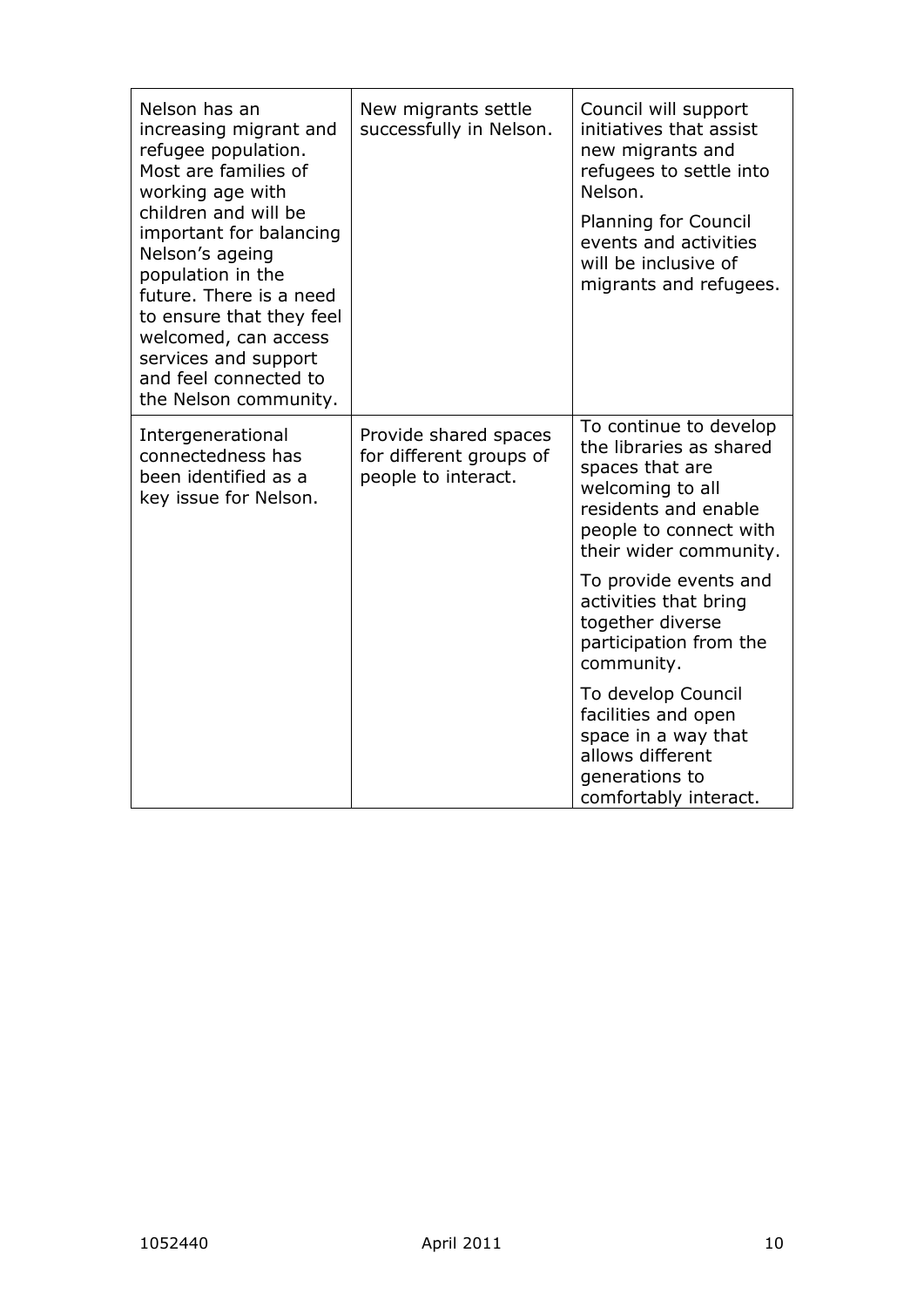# *Positive Ageing*

### **Introduction**

The world is currently undergoing an unprecedented change in population demographics which will impact on every aspect of our local Nelson community. Population ageing, due to falling rates of fertility<sup>1</sup> and increased longevity, is proceeding at a pace which will see by 2050, the number of older persons in the world exceed the number of young for the first time in history.

Nelson's population of older people (aged 65+) is set to more than double, from 6400 (13.5% of total population) in 2006 to 13,400 (26% of total population) in  $2031.<sup>2</sup>$ 



Fig 1

 $\overline{a}$ 

This ageing demographic will impact on economic growth, savings, investment and consumption, labour markets, pensions, taxation and intergenerational transfers. In the social sphere, population ageing affects health and health care, family composition and living arrangements, housing and migration. In the political arena, population ageing can influence voting patterns and representation. The trend towards older populations is largely irreversible, with the young populations of the past unlikely to occur again. $3$ 

<sup>&</sup>lt;sup>1</sup> Fertility rate = the ratio of live births to the population.

<sup>&</sup>lt;sup>2</sup> NZ Population indicators website:<http://www.stats.govt.nz/tables/population-indicators.htm> accessed 27<sup>th</sup> July 2009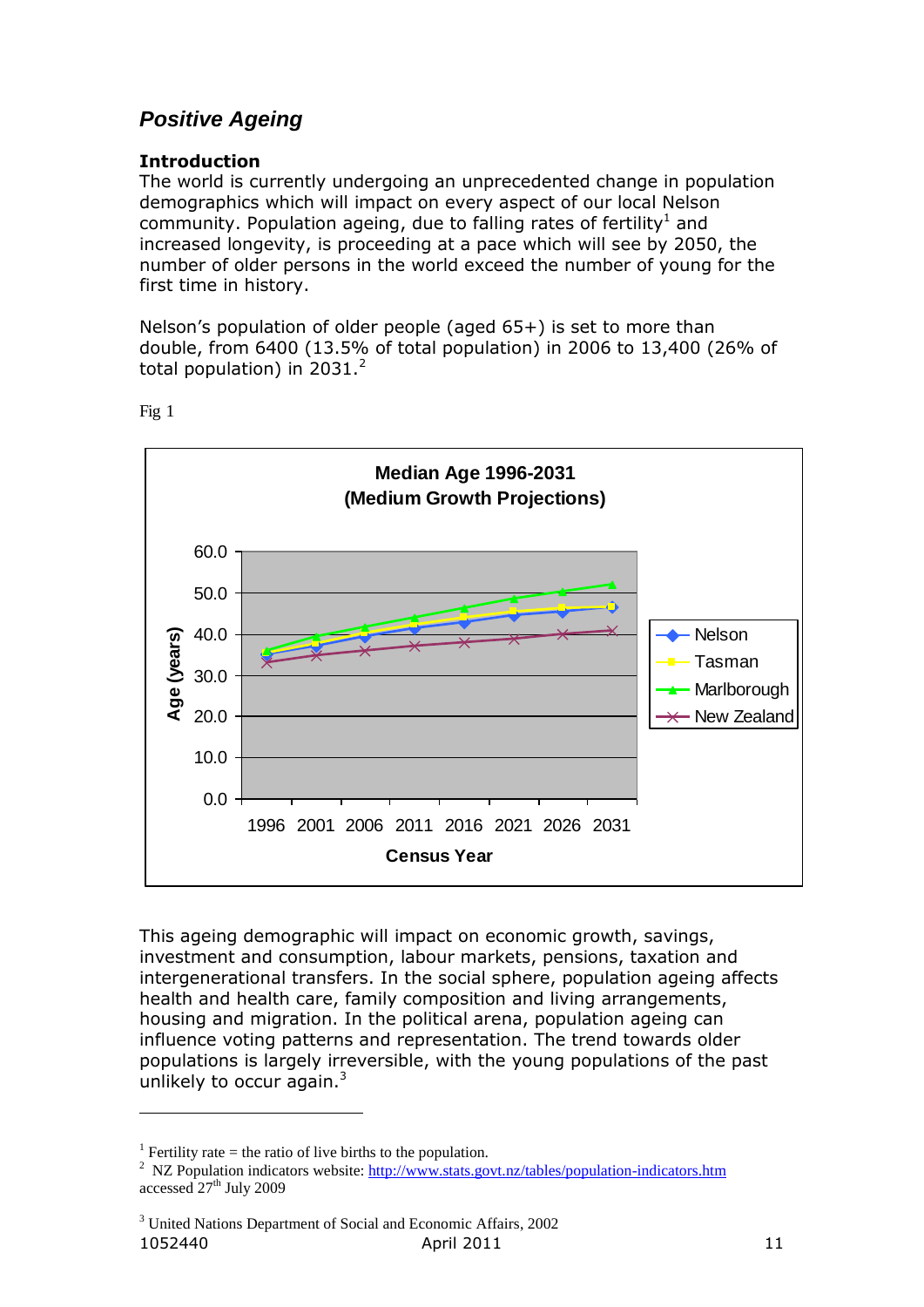|  |  |  |  | Table 1: New Zealand Population Projections - 2051 |  |
|--|--|--|--|----------------------------------------------------|--|
|--|--|--|--|----------------------------------------------------|--|

| Percent surviving to age 65 | 92% (males) | 94% (females) |
|-----------------------------|-------------|---------------|
| Life expectancy at age 65   | $22.5$ yrs  | 25 yrs        |

The ageing demographic will have an impact on Nelson"s future workforce. Nelson has consistently featured as the region with the lowest labour force participation rates for over 65s in New Zealand.

"Over the next couple of decades nothing will impact OECD economies more profoundly than demographic trends and, chief among them, ageing'.

Jean-Philippe Cotis, OECD, March 2005

This ageing population will place particular demands on the Council for services and facilities that meet its needs, interests and capabilities. The challenge for the Council is to balance these demands against the services provided to the wider community and also to anticipate the changing make-up and needs of the older population over time as different generations age. There is also a need to address the likely impacts of this demographic change on our region's economic growth.

### **Vision and outcomes to be achieved for older residents**

The Council's vision for this policy is that Nelson is recognised as a place where the contribution that older residents make to the city is valued and they are supported to play a full and active role in community life.

The Council will ensure that the specific needs of older adults are taken into account in the way it:

- Plans community facilities and infrastructure
- **Allows development to take place**
- Delivers services to the community
- **Communicates with residents**

The desired outcomes that this policy can contribute to are that older people:

- Feel that they are an important, valued and respected part of the Nelson community
- Contribute to and participate in the Nelson lifestyle
- Feel that Nelson is a safe place to live and grow old in
- Are recognised as a diverse group physically, culturally and economically
- Have equitable access to Council services and resources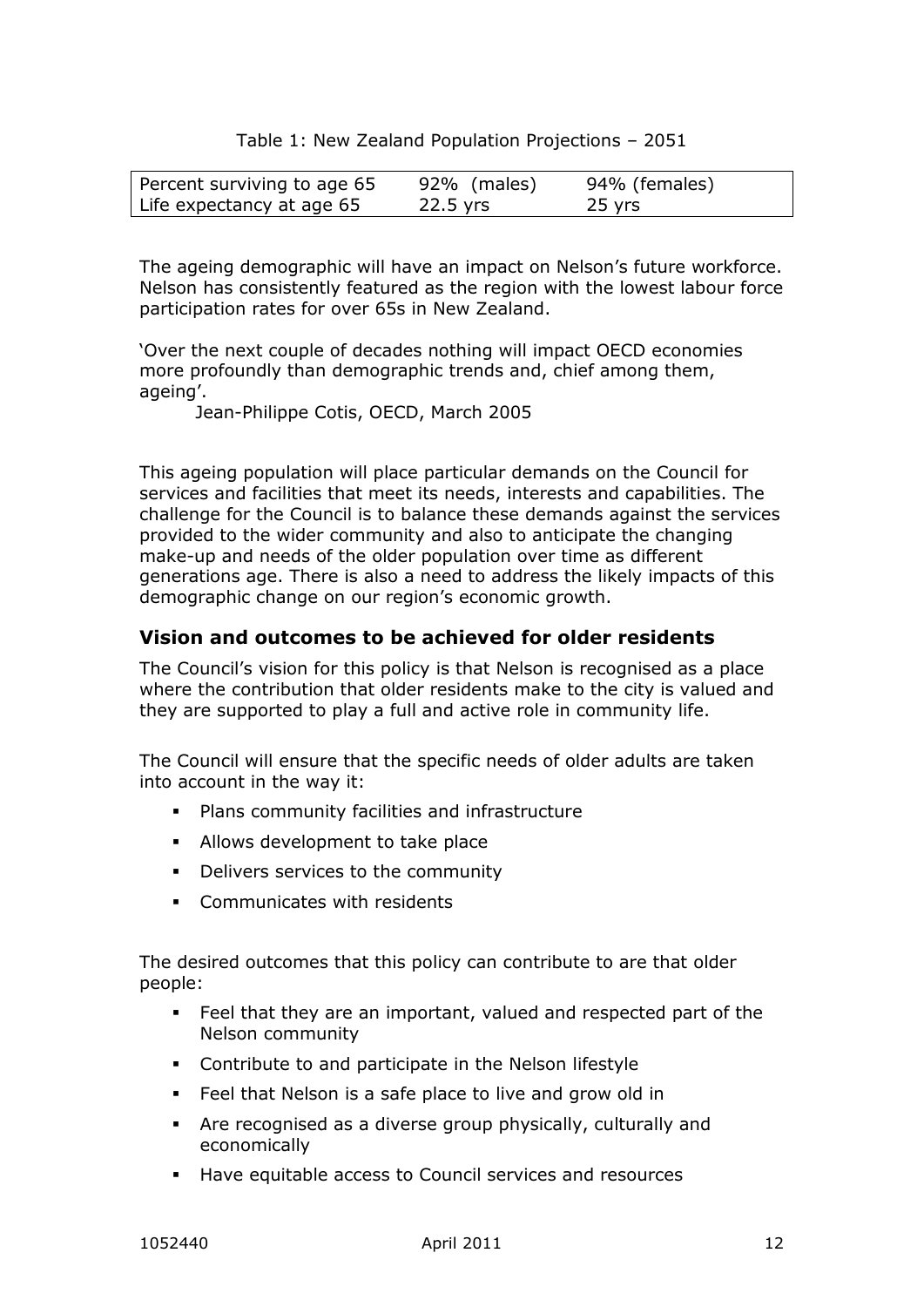Have their views listened to and respected when Council makes decisions

# **Structure of this section**

This section of the Social Wellbeing Policy deals with issues which impact more on older people"s sense of wellbeing. However the general policies above also address issues of importance to older residents.

Council acknowledges that there are many organisations and agencies in our community that have a role in delivering social wellbeing outcomes and that central government has provided a framework for action through its National Positive Ageing Strategy 2001. This policy focuses on areas where Council has a key role in planning and delivering services and activities that contribute to enhanced social wellbeing.

Council also has a role in partnering, collaborating and facilitating with others to achieve social wellbeing goals. The appendix to the Social Wellbeing Policy shows the breadth of community organisations that contribute to Social Wellbeing in Nelson.

| Issue                                                                                                                                                                                                                  | Objective                                                                                                                                                                                                                                               | Policy                                                                                                                                                                                                                                                                                                                                                   |
|------------------------------------------------------------------------------------------------------------------------------------------------------------------------------------------------------------------------|---------------------------------------------------------------------------------------------------------------------------------------------------------------------------------------------------------------------------------------------------------|----------------------------------------------------------------------------------------------------------------------------------------------------------------------------------------------------------------------------------------------------------------------------------------------------------------------------------------------------------|
| There is a recognised<br>link between levels of<br>physical activity and<br>the wellbeing of older<br>adults. There are also<br>links between the<br>degree of participation<br>in the community and<br>mental health. | Provide a range of<br>active transport<br>options for older<br>people.<br>Provide age-friendly<br>events and activities.<br>Ensure that older<br>adults are able to<br>access information on<br>activities that support<br>good health in older<br>age. | Council will continue to<br>implement its Cycling<br>and Walking Strategies<br>with an emphasis on<br>active transport and<br>connecting reserves<br>and facilities to the<br>existing network.<br>Council events and<br>activities will be<br>planned and delivered<br>giving due<br>consideration to the<br>needs and diversity of<br>older residents. |

#### **Health**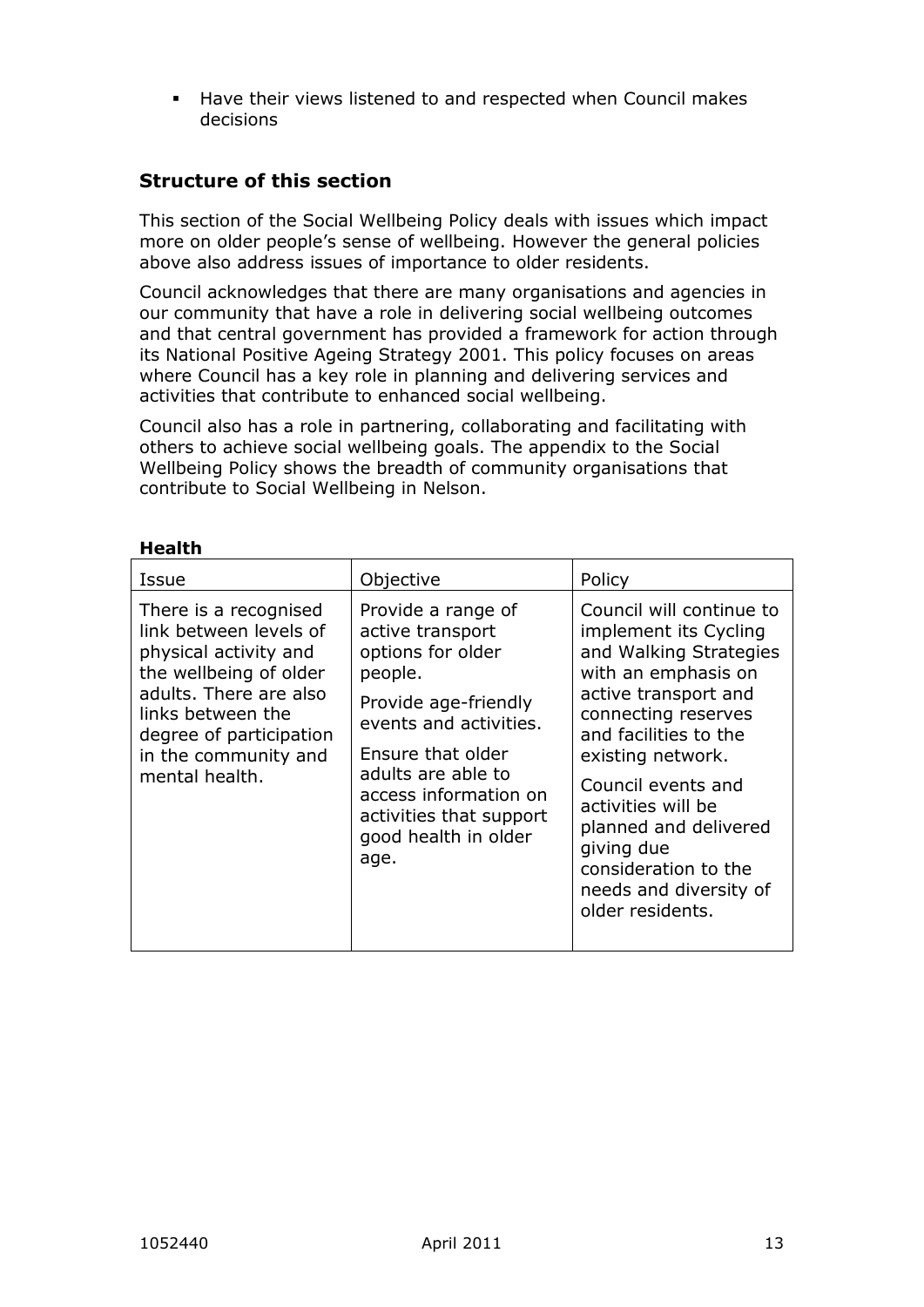### **Knowledge and skills**

| Issue                                                                                                                                                                                                                                                                                                                                                                                                                                             | Objective                                                                                                                                                                                                                                                                                                                   | Policy                                                                                                                                                                                                                                                                                                                                                                |
|---------------------------------------------------------------------------------------------------------------------------------------------------------------------------------------------------------------------------------------------------------------------------------------------------------------------------------------------------------------------------------------------------------------------------------------------------|-----------------------------------------------------------------------------------------------------------------------------------------------------------------------------------------------------------------------------------------------------------------------------------------------------------------------------|-----------------------------------------------------------------------------------------------------------------------------------------------------------------------------------------------------------------------------------------------------------------------------------------------------------------------------------------------------------------------|
| The current cohort of<br>older people are less<br>likely to have or<br>choose internet access<br>and more likely to have<br>impairments which<br>affect their ability to<br>access information.<br>The Council is seen as<br>a central information<br>point in the community<br>by older people.<br>During life transition<br>points, older people<br>may need supported<br>access to information<br>that was not previously<br>relevant to them. | Ensure that older<br>residents have access<br>to information in a<br>format that they can<br>access.<br>Provide opportunities<br>for life long learning.<br>To ensure libraries are<br>welcoming places for<br>older people.<br>Ensure that<br>opportunities to reach<br>older people with<br>information are<br>maximised. | Communication with<br>residents will take into<br>account appropriate<br>formats for different<br>groups eg hard copies,<br>large print for older<br>adults.<br>Libraries' strategic<br>planning will consider<br>and address older<br>people's issues.<br>Council will use<br>existing community<br>networks to<br>communicate<br>information to older<br>residents. |
| Older adults hold a<br>great resource of<br>knowledge and<br>experience which can<br>be valuable to the<br>community.                                                                                                                                                                                                                                                                                                                             | Ensure that older<br>adult's skills and<br>experience are able to<br>be accessed by the<br>community.                                                                                                                                                                                                                       | Opportunities for<br>transference of skills<br>will be promoted eg<br>youth mentoring.                                                                                                                                                                                                                                                                                |

## **Paid Work**

| Issue                                                                                    | Objective                                                                                                                                   | Policy                                                                                              |
|------------------------------------------------------------------------------------------|---------------------------------------------------------------------------------------------------------------------------------------------|-----------------------------------------------------------------------------------------------------|
| There is a perception<br>that employers are less<br>inclined to employ<br>older workers. | Model a positive<br>approach to older<br>workers by developing<br>quidelines for the<br>retention and<br>recruitment of older<br>employees. | Council will develop a<br>policy for retaining and<br>utilising the skills of its<br>older workers. |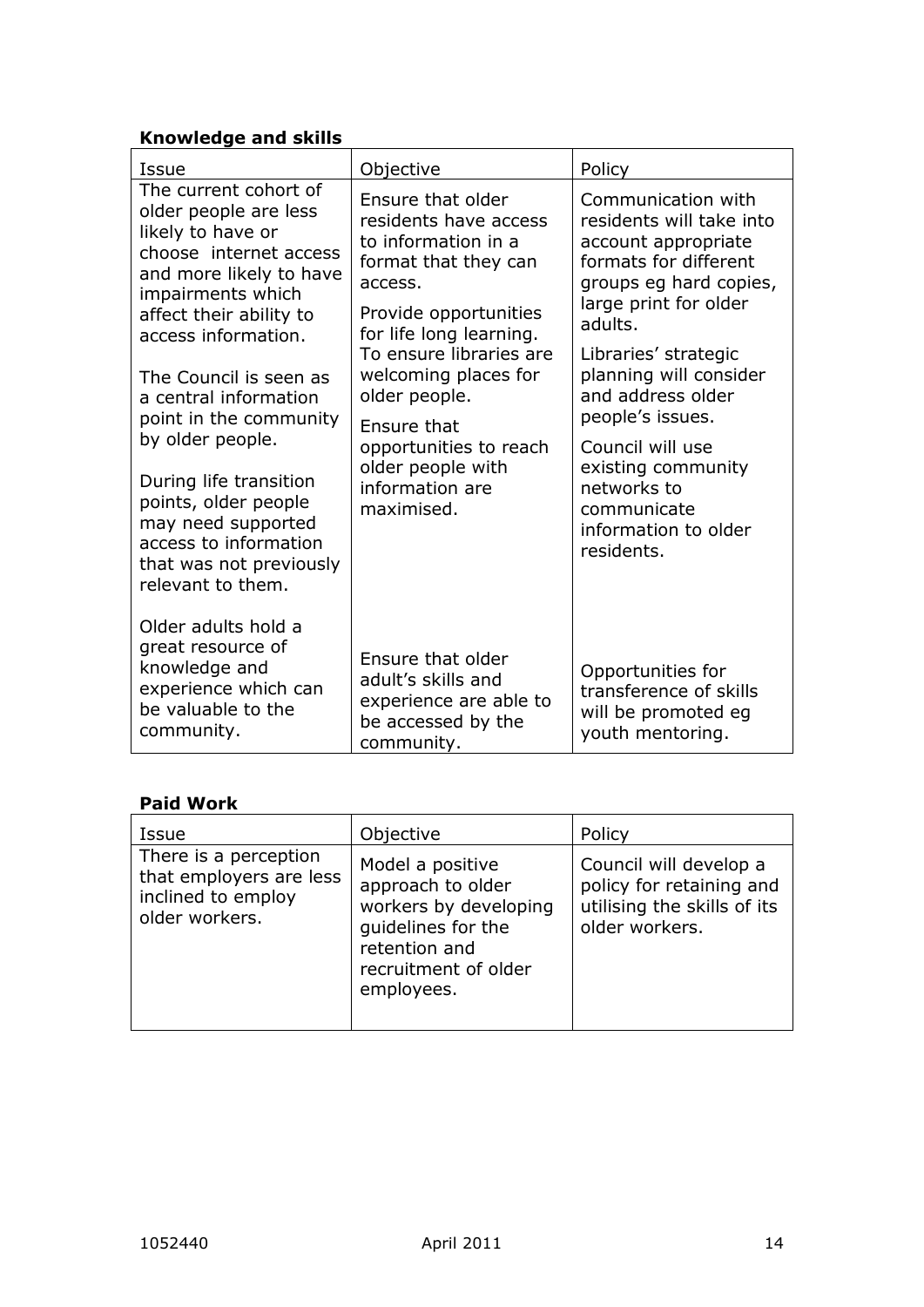# **Economic standard of living**

| Issue                                                                                                                                | Objective                                                                        | Policy                                                                                            |
|--------------------------------------------------------------------------------------------------------------------------------------|----------------------------------------------------------------------------------|---------------------------------------------------------------------------------------------------|
| Housing affordability is<br>an issue for older<br>people particularly<br>those who are unable<br>to supplement income<br>by working. | Raise awareness of<br>schemes aimed at<br>reducing costs for older<br>residents. | Council will promote<br>the rates<br>postponement scheme<br>and entitlements to<br>rates rebates. |

# **Leisure and recreation**

| Issue                                                                                                                                          | Objective                                                                                                                                        | Policy                                                                                                                                                |
|------------------------------------------------------------------------------------------------------------------------------------------------|--------------------------------------------------------------------------------------------------------------------------------------------------|-------------------------------------------------------------------------------------------------------------------------------------------------------|
| Increasing diversity of<br>older people will result<br>in increased demands<br>for a diverse range of<br>appropriate activities<br>and events. | Provide age-friendly<br>events and activities.<br>Provide a range of<br>events that reflect the<br>cultural diversity of our<br>older residents. | Council events and<br>activities will be<br>planned and delivered<br>giving due<br>consideration to the<br>needs and diversity of<br>older residents. |

### **Physical environment**

| Issue                                                                                               | Objective                                                                                                       | Policy                                                                                                              |
|-----------------------------------------------------------------------------------------------------|-----------------------------------------------------------------------------------------------------------------|---------------------------------------------------------------------------------------------------------------------|
| Accessibility issues are<br>barriers to many older<br>people's enjoyment of<br>outdoors recreation. | Ensure appropriate<br>access to Council parks<br>and facilities.<br>Ensure there are<br>alternatives to private | Accessibility issues will<br>be specifically<br>considered when<br>planning documents<br>are reviewed.              |
| Loss of driver's licence<br>can be socially<br>isolating.                                           | car use.                                                                                                        | The specific needs of<br>older people will be<br>considered when<br>planning and designing<br>new infrastructure.   |
|                                                                                                     |                                                                                                                 | Continue to explore<br>ways of improving the<br>public transport system<br>to meet the needs of<br>older residents. |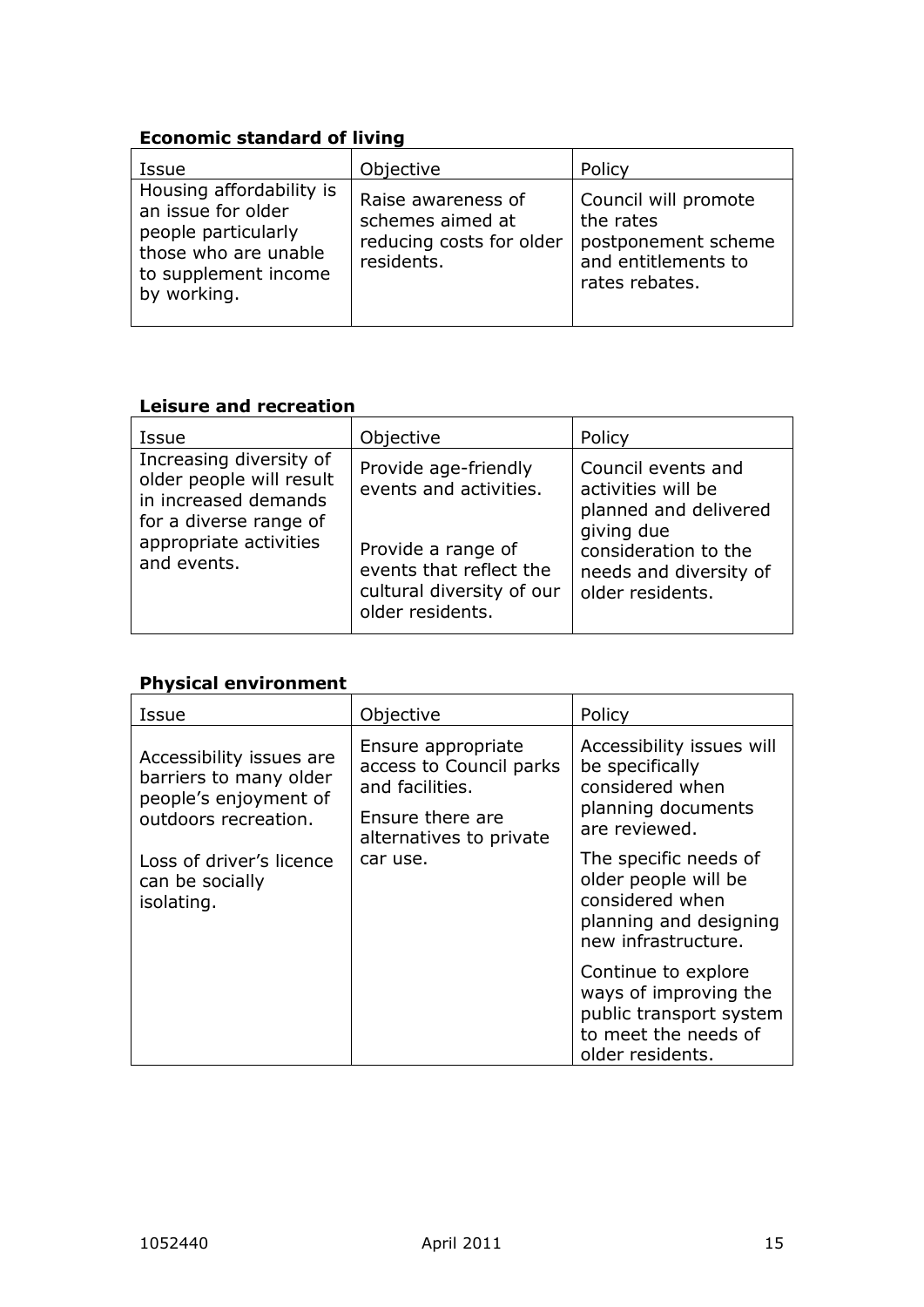### **Safety**

# **Social Connectedness**

| Issue                                                                                                                                                                                                        | Objective                                                                   | Policy                                                                                                                                              |
|--------------------------------------------------------------------------------------------------------------------------------------------------------------------------------------------------------------|-----------------------------------------------------------------------------|-----------------------------------------------------------------------------------------------------------------------------------------------------|
| Isolation can result<br>from loss of a partner,<br>loss of mobility, loss of<br>employment.                                                                                                                  | Provide opportunities<br>for peer and<br>intergenerational<br>interactions. | Review the charging<br>mechanisms for the<br>use of community<br>halls.                                                                             |
| Negative perceptions of<br>older people impact on<br>their sense of self<br>worth, which impacts<br>on their ability to<br>participate in                                                                    | Provide opportunities<br>for older and younger<br>residents to interact.    | <b>Ensure Council facilities</b><br>and services encourage<br>multigenerational use<br>eg appropriate seating<br>areas at playgrounds<br>and parks. |
| community activities.<br>Older people want<br>opportunities to<br>interact with each<br>other and with younger<br>generations. Libraries<br>have a key role to play<br>in delivering these<br>opportunities. |                                                                             | Council will take<br>opportunities to<br>positively profile the<br>contribution of older<br>adults to the<br>community.                             |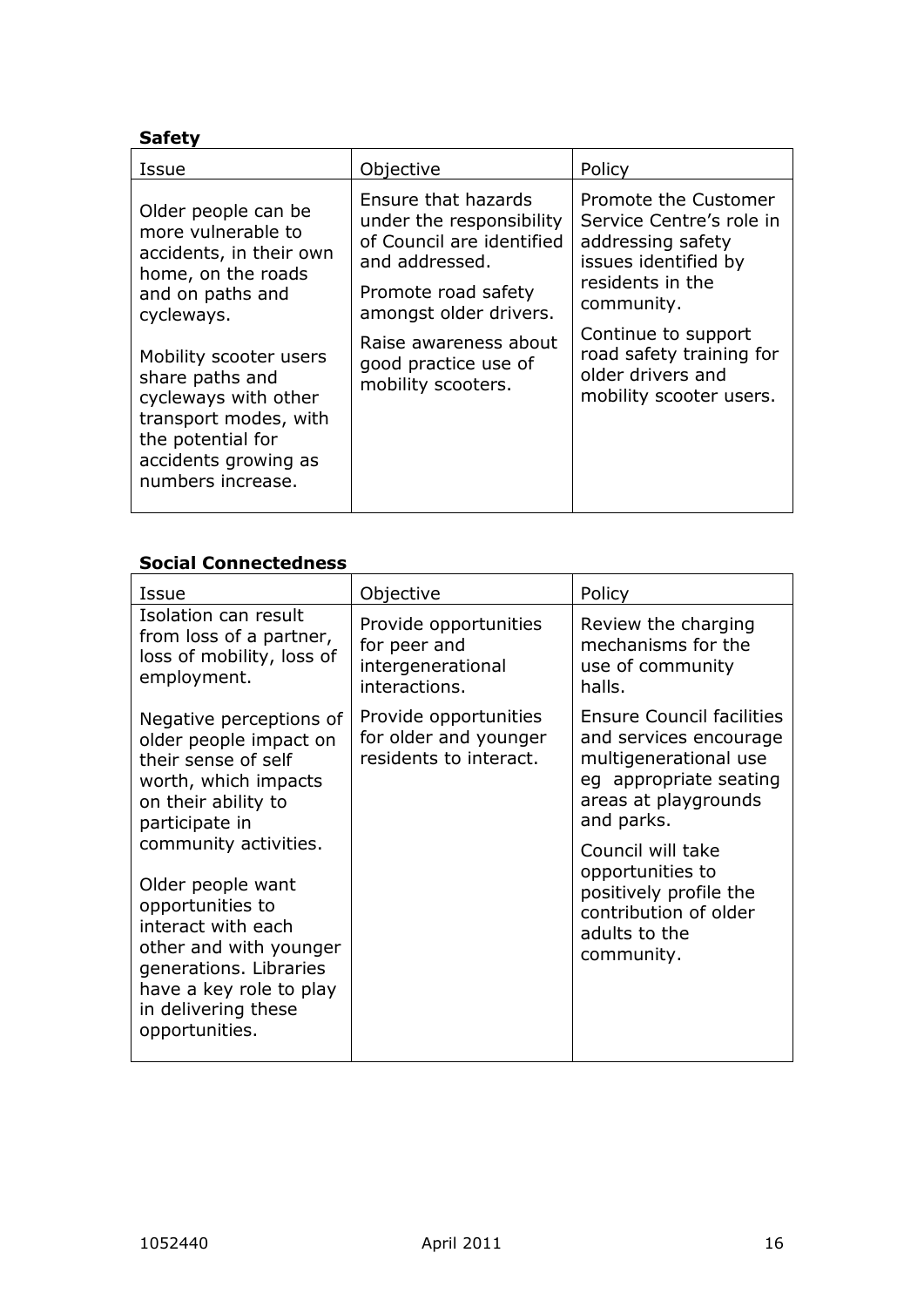# *Youth*

### **Introduction**

This section of the policy covers young people from ages 12 to 24, based on the definition used in the Youth Development Strategy Aotearoa. While the actual number of young people in Nelson is predicted to decline only slowly over time, with an ageing demographic the proportion of young people as a percentage of the total population will decline significantly (Fig 2 shows 2006 population changes by age group). The challenge for Council is to retain and attract young people recognising their energy, talents and potential are of great value to our community.



Fig 2

There were 7,380 persons aged 12 to 24 in Nelson in 2006<sup>4</sup> or 17% of residents. The majority (approximately 76.5%) of young people in Nelson were classified as European New Zealanders and approximately 13% of Maori decent. In 2006 the Asian youth population made up approximately 3.5% of the youth population in Nelson, and Pacific youth accounted for approximately 2.5%.

A 2009 survey of 879 young people in Nelson, undertaken by the Nelson Youth Council, showed that 82% were proud to live here. The main issues

 $\overline{a}$ 

 $42006$  Census figures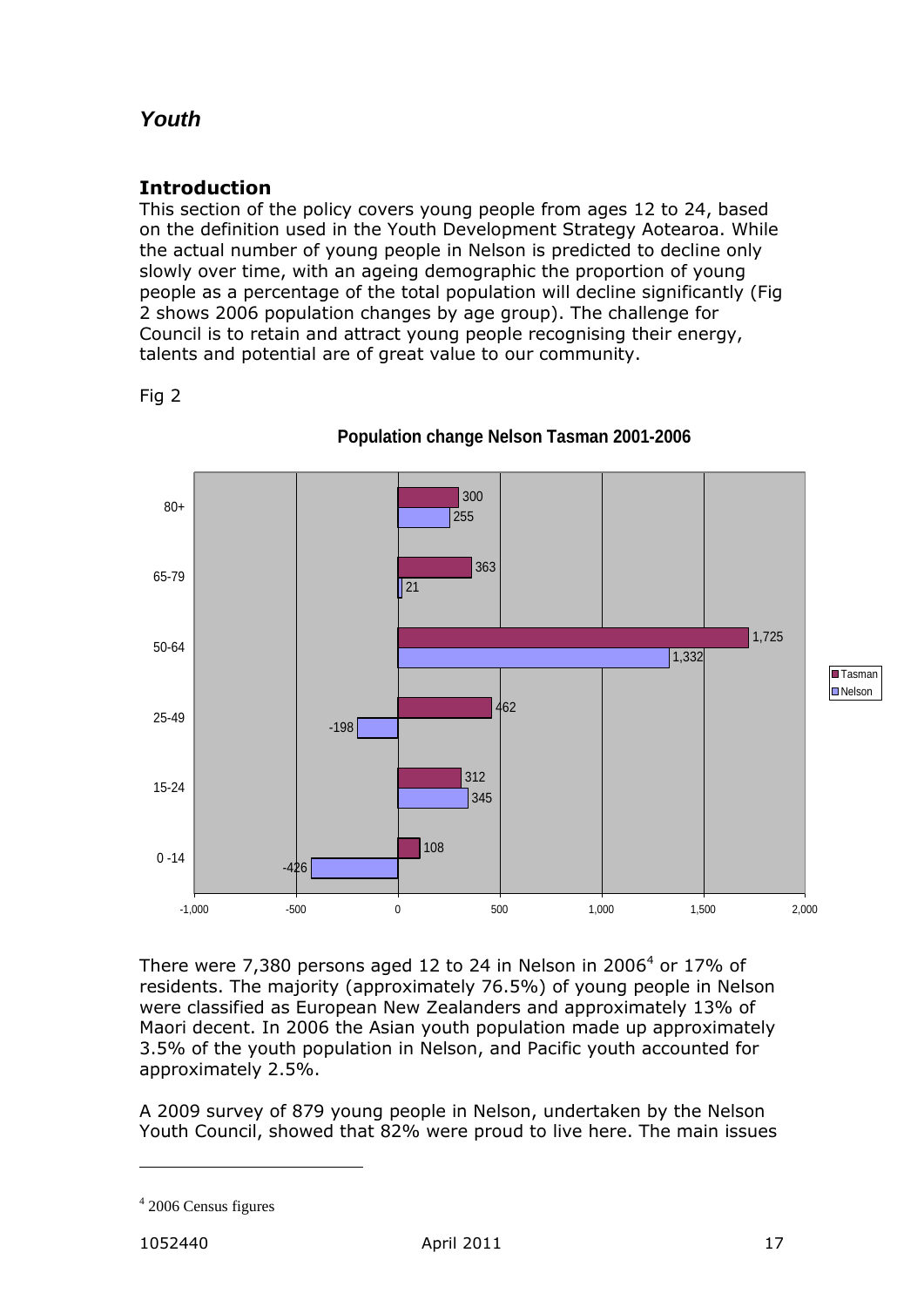for youth raised by those surveyed were a lack of things to do and places to go, poor public transport, graffiti and the transition from school into work.

Older youth tend to be relatively mobile and statistics from Nelson Tasman Connections show that 30% of 16 to 19 year olds leave Nelson to study and work in other places when they have completed secondary education. Attracting and retaining young people to live and work in Nelson is flagged as an important issue in the Economic Development Agency"s Regional Work Force Development Strategy.

Council receives advice on youth-related issues from many sources including the Nelson Youth Council, established in 1998, and funded and supported by Council.

# **Vision and outcomes to be achieved for youth**

Council"s vision is that Nelson"s youth will be supported to be optimistic, connected, respected, healthy and resilient.

Council will ensure that the specific needs of youth are taken into account in the way it:

- Plans community facilities and infrastructure
- **•** Delivers services and activities to the community
- Communicates with the community

The desired outcomes that this policy can contribute to are that youth:

- Feel that they are an important, valued and respected part of the Nelson community
- Contribute to and participate in the Nelson lifestyle
- Feel that Nelson is a safe place to live and develop
- Are recognised as a diverse group physically, culturally and economically
- Have access to Council services and resources
- Have their views listened to and respected when Council makes decisions
- Have economic opportunities within the region

### **Structure of this section**

This section of the Social Wellbeing Policy deals with issues which impact more on young people"s sense of wellbeing. However the general policies above also address issues of importance to youth.

Council recognises that other government agencies and community organisations have an important part to play in contributing towards the social wellbeing of young people. The Council is committed to working in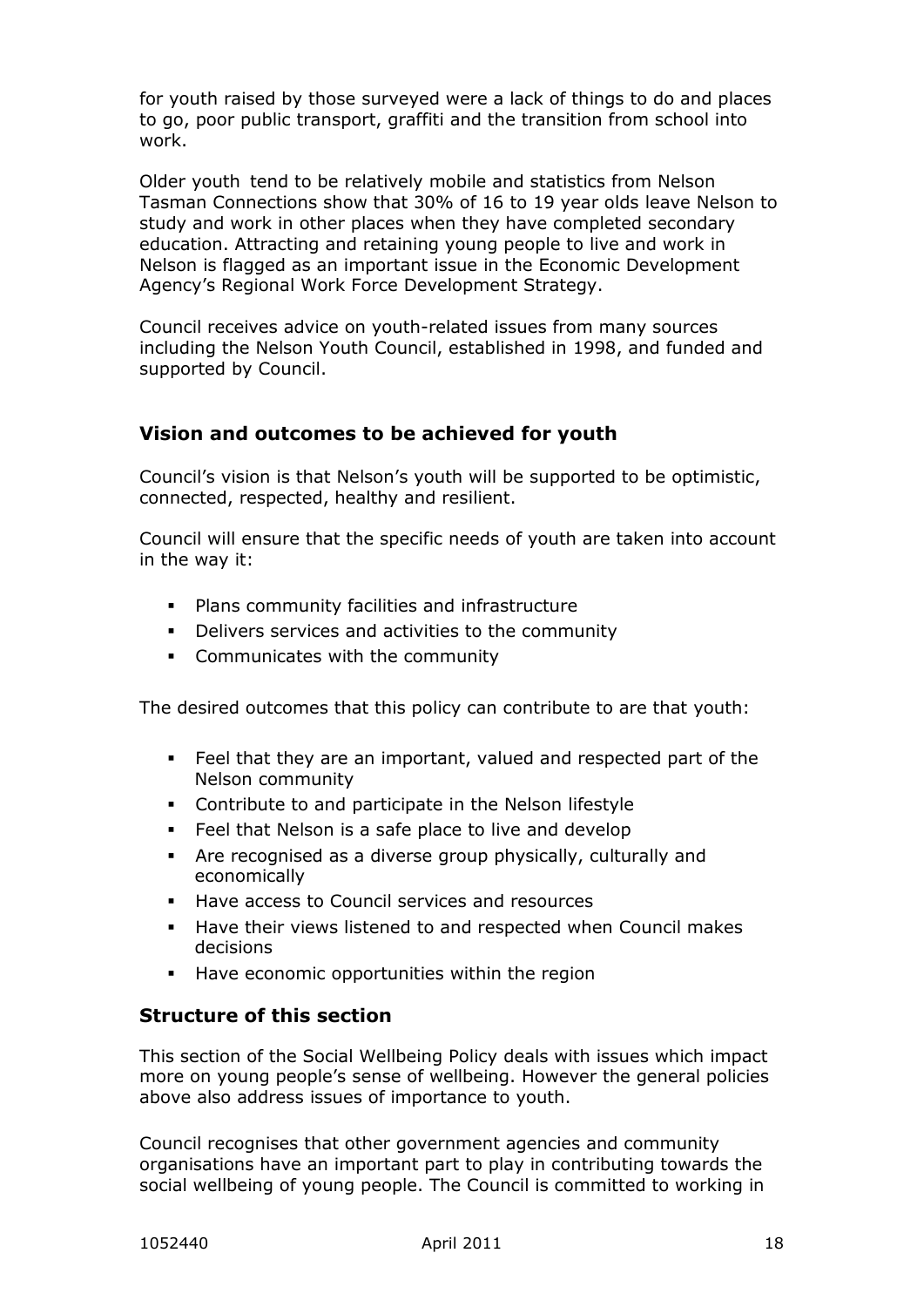partnership with these organisations to promote positive youth development in Nelson.

This policy focuses on those areas where Council can take an active role in improving youth wellbeing, and therefore does not consider issues that are more effectively addressed through other agencies or at a national level. Similarly, issues that have relevance to a wider section of the community than youth are dealt with in the general policies.

### **Civil and Political Rights**

Young people can be marginalised from the political system. Making it easy for young people to participate in community decision making and providing young people and organisations representing them with access to people in positions of authority can help young people feel connected and empowered.

| <b>Issue</b>                                                                                       | <b>Objective</b>                                                                                                                                                                                                              | <b>Policy</b>                                                                                                                                                                                                                                                                                                                                      |
|----------------------------------------------------------------------------------------------------|-------------------------------------------------------------------------------------------------------------------------------------------------------------------------------------------------------------------------------|----------------------------------------------------------------------------------------------------------------------------------------------------------------------------------------------------------------------------------------------------------------------------------------------------------------------------------------------------|
| Youth often<br>do not<br>participate in<br>decision<br>making about<br>issues that<br>affect them. | Ensure youth have<br>access to information<br>about decisions that<br>affect them,<br>opportunities to easily<br>provide input to the<br>decision making process,<br>and feel their input is<br>listened to and<br>respected. | Ensure that information<br>relevant to young people<br>is provided in ways that<br>are youth-friendly<br>Actively seek young<br>people's views on issues<br>that affect them.<br>Council will act as an<br>advocate to represent the<br>views and needs of<br>Nelson's youth to<br>decision makers in key<br>issues affecting our<br>young people. |

### **Leisure and Recreation**

The Council has a role in providing safe recreation and leisure opportunities for youth. It is important to have suitable facilities and opportunities to attract and retain youth in the region. The provision of recreation and leisure opportunities has links with social connectedness through facilitating connections between youth and between youth and older generations.

| <b>Issue</b>                                                             | <b>Objective</b>                                                   | <b>Policy</b>                                                                                    |
|--------------------------------------------------------------------------|--------------------------------------------------------------------|--------------------------------------------------------------------------------------------------|
| Youth report a<br>lack of 'things to<br>do' and 'places to<br>hang out'. | Youth have a variety of<br>recreation and leisure<br>opportunities | Provide and support<br>recreation and leisure<br>opportunities and events<br>for youth in Nelson |

### **Physical Environment**

Transport is a prerequisite for participation in community activities, and young Nelsonians ranked transport as the third most important issue for youth in Nelson (Youth Council Survey 2009). Council can support walking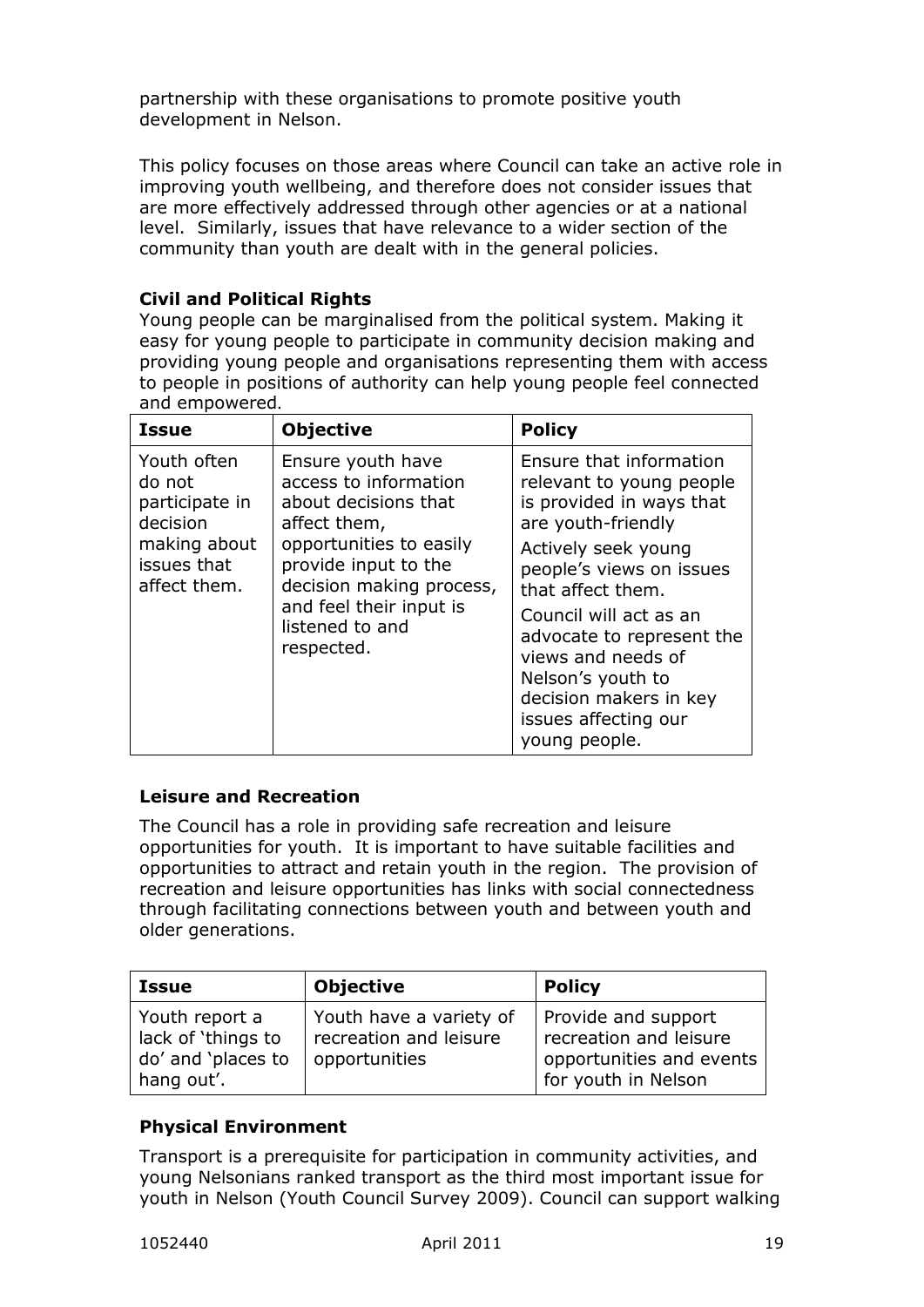and cycling as transport choices through continuing to develop its network of cycle/walkways and this is covered in other sections of this policy.

Young people need their own spaces but also need to feel at home in a range of settings within the community. The more environments within the community which welcome and value young people, the more young people can be involved and have positive connections. Council has a role in developing facilities, spaces and events which encourage positive interactions between generations.

| <b>Issue</b>       | <b>Objective</b>          | <b>Policy</b>          |
|--------------------|---------------------------|------------------------|
| Youth need to feel | Ensure the design and     | Develop facilities and |
| comfortable in     | development of facilities | spaces that are youth- |
| public spaces and  | and public spaces in the  | friendly and encourage |
| areas dedicated to | city create youth         | positive interactions  |
| young people.      | friendly environments     | between generations.   |

#### **Safety**

Safety was a key issue for residents in the 2009 Residents Survey. While Nelson generally provides a safe environment for young people to grow into adulthood Council recognises that is not always so and that it has a role in improving youth safety.

Transport related injuries are the leading cause of death and a major cause of hospital admissions in young people under 25 years of age in Nelson Marlborough. These crashes have significant associated social costs. Council partners in a number of initiatives that aim to make young people safer on our roads.

Young people, particularly young adult males, have a greater chance of being involved in alcohol related accidents, disorderly conduct and criminal activities. Young people also report that there are times when they do not feel safe in the central city at night. In particular young people who display signs of being different from mainstream youth can be at risk of anti-social behaviour such as bullying or racist attacks. Council has a range of initiatives working to make the city a safe place for all residents.

| <b>Issue</b>                                                                   | <b>Objective</b>                                                                                | <b>Policy</b>                                                           |
|--------------------------------------------------------------------------------|-------------------------------------------------------------------------------------------------|-------------------------------------------------------------------------|
| Youth are<br>disproportionately<br>represented in<br>road crash<br>statistics. | Provide youth with<br>access to information and<br>support to make safe<br>choices on the road. | Support the provision of<br>road safety education<br>targeted at youth. |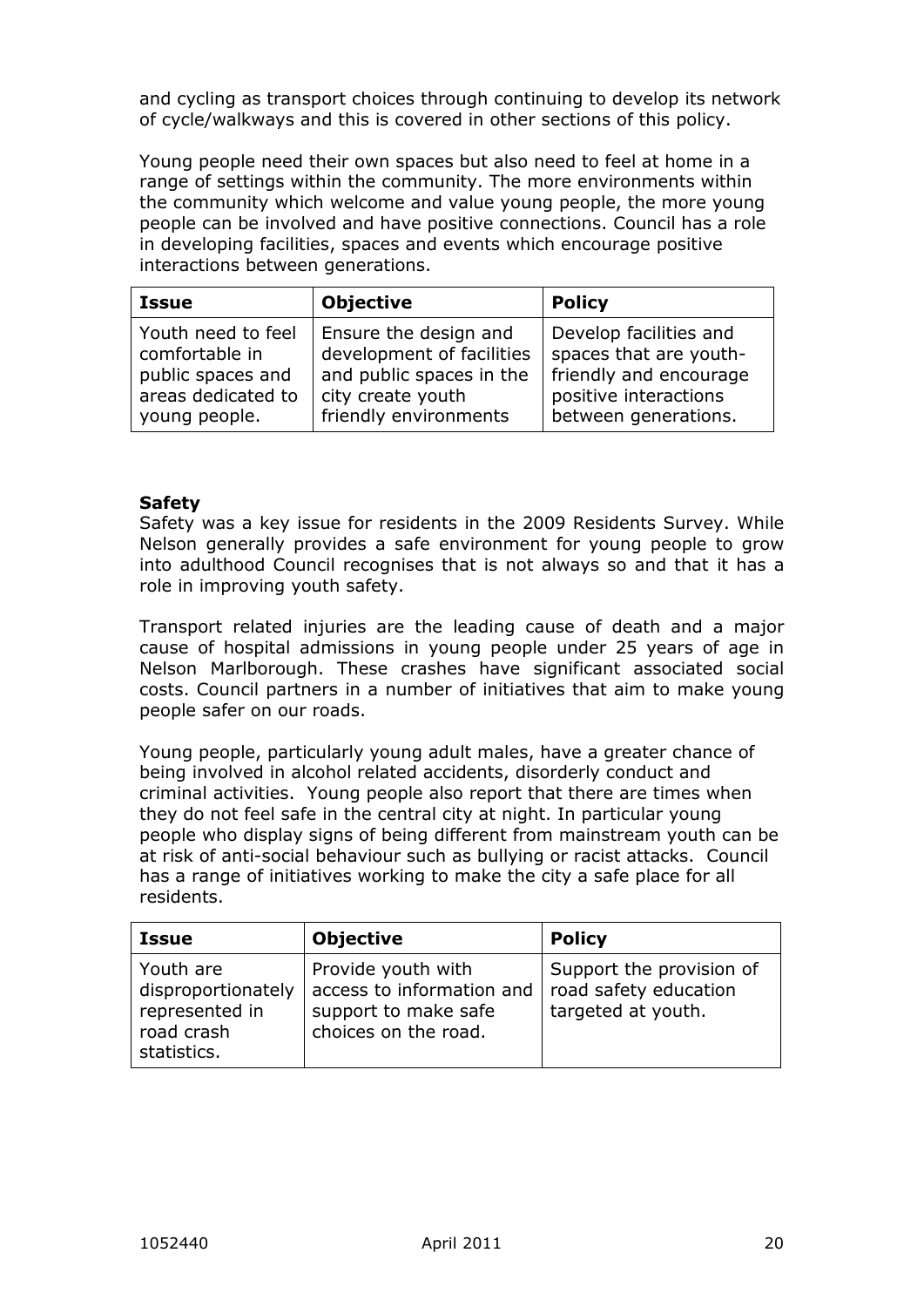| The city centre is<br>not perceived to<br>be a safe place<br>for youth at<br>night. | Improve safety for young   Support initiatives that<br>people in the inner city at $ $ improve safety in the<br>night. | city. |
|-------------------------------------------------------------------------------------|------------------------------------------------------------------------------------------------------------------------|-------|
|-------------------------------------------------------------------------------------|------------------------------------------------------------------------------------------------------------------------|-------|

### **Social Connectedness**

A small minority of youth are not well integrated into the community and are at risk of becoming disenfranchised. Council has partnerships with agencies that can work with such youth and help them integrate successfully into society. Some current partners include the New Hub, which provides recreational and social services for young people, and Connections, a programme which focuses on the transition from schooling to further training or employment. In addition, to be socially connected youth need to feel respected by the community.

| <b>Issue</b>                                                                        | <b>Objective</b>                                                                                                                                                                 | <b>Policy</b>                                                                                                                          |
|-------------------------------------------------------------------------------------|----------------------------------------------------------------------------------------------------------------------------------------------------------------------------------|----------------------------------------------------------------------------------------------------------------------------------------|
| Some young<br>people are<br>not well<br>integrated<br>into the<br>community         | Youth have access to a<br>range of environments,<br>activities and facilities<br>that encourage positive<br>social interaction<br>amongst youth and with<br>the wider community. | Support activities that<br>encourage and assist<br>youth to participate in<br>the community                                            |
| Some people<br>in the<br>community<br>have a poor<br>opinion of<br>young<br>people. | The wider community<br>values young people                                                                                                                                       | Recognise and celebrate<br>the achievements of<br>youth in our community.<br>Promote the value of<br>young people to the<br>community. |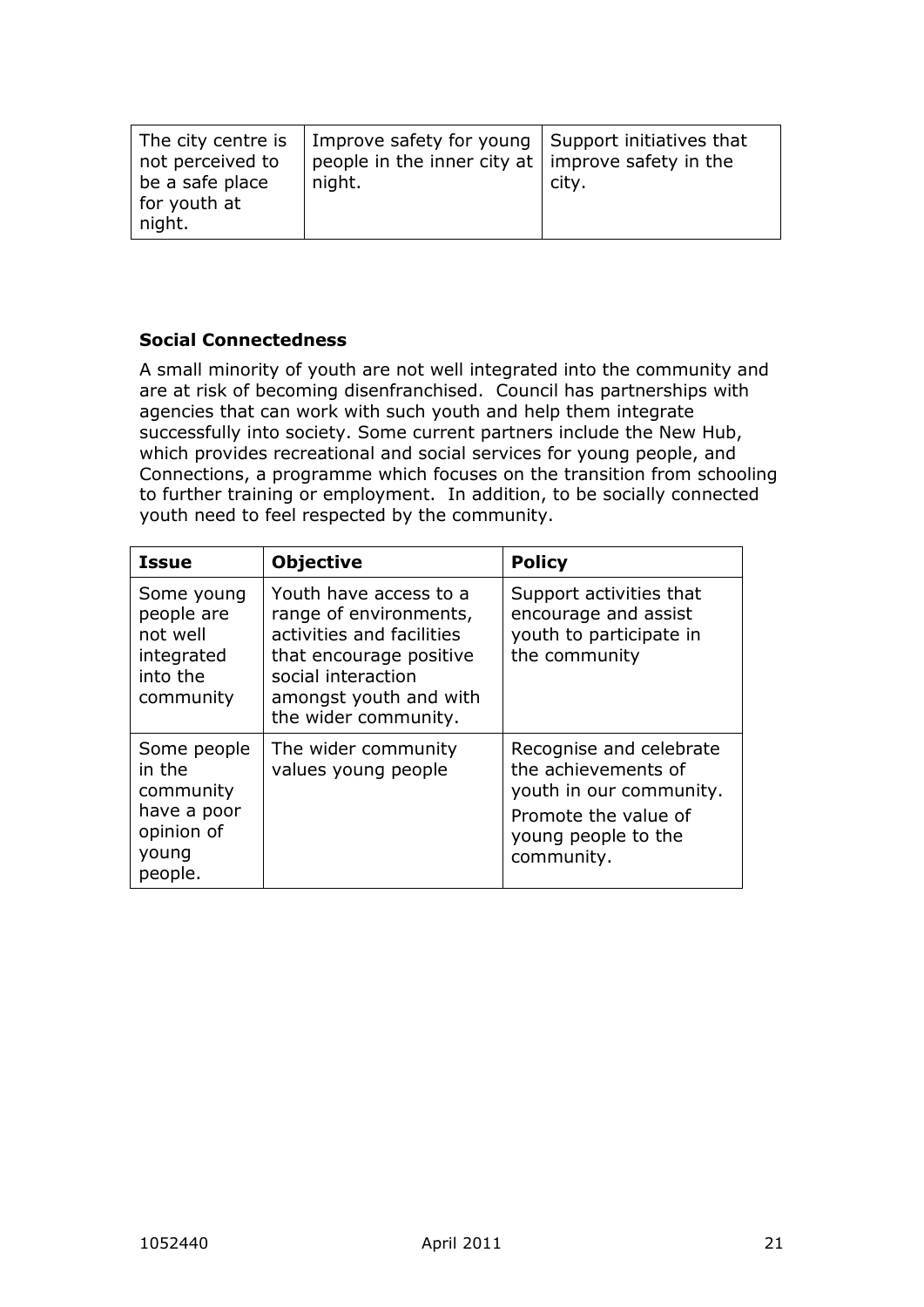# *Affordable Housing*

### **Introduction**

Housing is recognised as one of the key elements supporting the social wellbeing of any community. Consultation for the Social Wellbeing Policy review has identified housing affordability as an issue affecting all ages, social and ethnic groups in the low to medium household income brackets.

There are many definitions of housing affordability, but for the purposes of this discussion, the following definition (Housing New Zealand, 2005) has been used.

*"Affordability typically becomes a concern where the housing costs of households in the lower 40% of the income distribution exceed 25% to 30% of their income."*

Housing affordability has been a major issue in Nelson since the 1990s, with house prices rising 70% between 2002 and 2004. Nelson regularly features in the top three least affordable housing regions of New Zealand. In March 2010 Central Otago Lakes remained the least affordable region with an index of 131.6% of the national average. Next was the Auckland region at 122.0% followed by Nelson/Marlborough at 105.2%.

There is a strong rental market in Nelson, with increasing numbers of residents renting rather than buying. Home ownership levels dropped from 72.3% of all private households in 1996 to 68.6% in 2006. The rental market in Nelson is made up of ownership by a private person or business 85.3%,Housing New Zealand Corporation 10.7%, Local Authority or City Council 2.8% and other state landlord $(3)1.0\%$ <sup>5</sup>. Some of the lowest cost rental properties in Nelson are acknowledged to be substandard.

Consultation on affordable housing with key stakeholders and providers suggests there is also an attitudinal issue regarding housing in Nelson. Several agencies interviewed cited instances of people "needing" turn-key properties and a move away from the idea of starting at the bottom in a lower quartile home and working your way up. It is also becoming more common for several individuals or families to come together to rent or buy a better standard of home. Increasingly parents are giving their children a step up by paying the deposit on a first home.

How Nelson is profiled was also stated as playing a role in housing affordability. Nelson is not currently portrayed as urban dwelling in a recreational area, but as "a lifestyle" region and many of those moving to the region have an expectation of large properties on large sections and are not satisfied with the range of properties that fit their budget.

 $\overline{a}$ 

<sup>5</sup> Source: Statistics New Zealand, Census of Population and Dwellings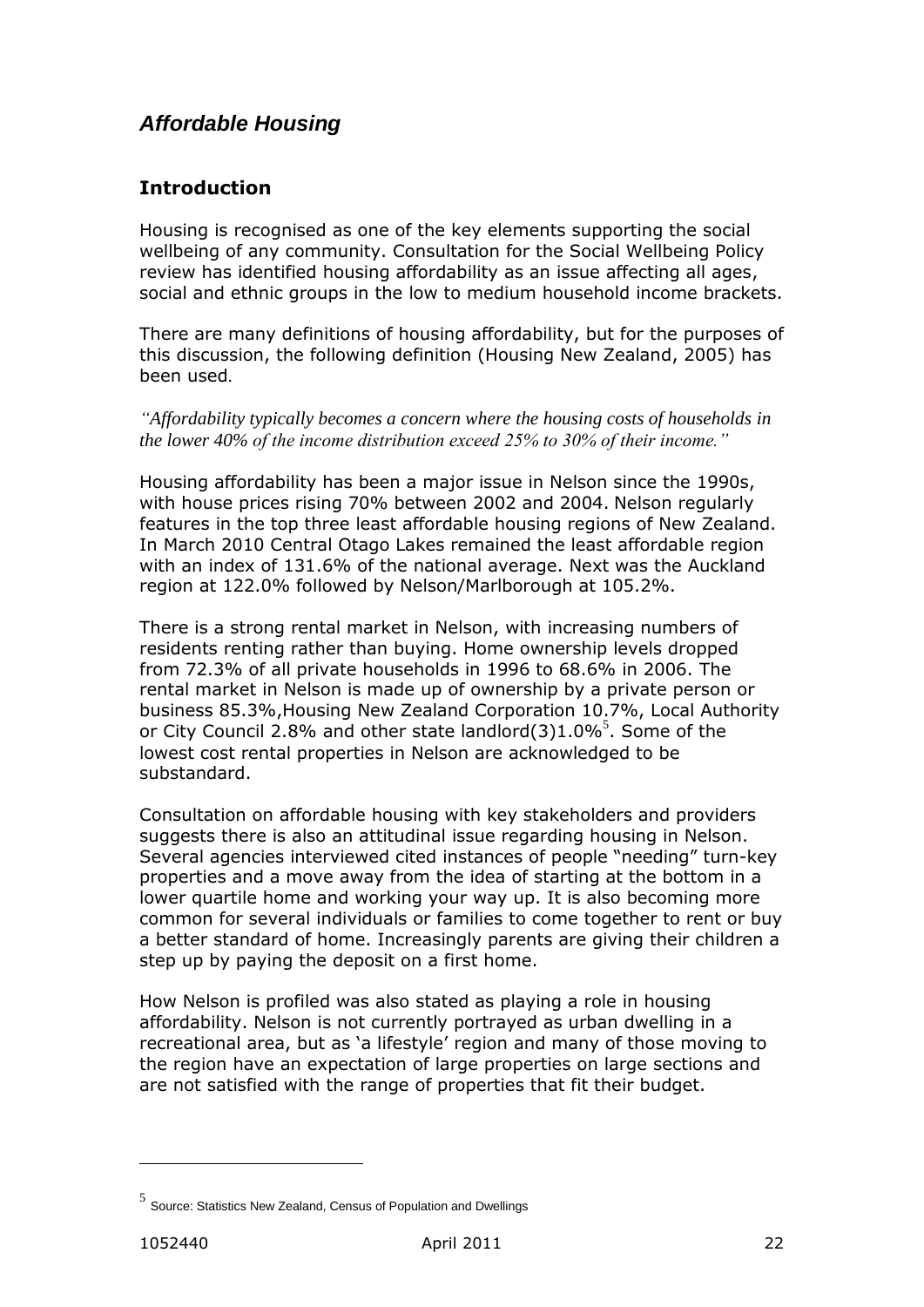The ageing population will also affect housing needs, with declining numbers expected in all age groups except those 65 yrs and over. Average household size is projected to drop from 2.4 in 2006 to 2.1 by 2031 with a projected increase in one person households. (3.2% increase between 1996 and 2006<sup>6</sup>)More housing will be needed with projections ranging from a low estimate of 1800 to a high estimate of 7300 by 2031.<sup>7</sup>

House size also has a bearing on housing affordability. There are currently more, larger dwellings being built, with average values of new consented dwellings rising sharply. In addition fewer smaller (more affordable) houses are being built with prices of smaller houses remaining higher as a  $consequence<sup>8</sup>$ .

In addition to playing an important part in social wellbeing, housing also affects the city"s economic wellbeing, particularly if it can no longer attract or keep the workforce needed due to a lack of affordable accommodation options.

The face of community based Affordable Housing initiatives in Nelson has changed over the years, from being dominated by central government, Council and religious institutions, to include a number of other service providers. Council is still recognised as playing an important role through its direct provision of community housing units to older residents and indirect support to third party providers and ratepayers.

Council is currently involved in the direct provision of affordable housing as landlord for 142 community/ pensioner housing units administered by a contractor on Council"s behalf. These units were built using low interest loans provided by central government (between the 1950s and 1990s) for the purpose of providing housing for people on low or limited incomes. Up until 2004 the units were self-funding. In 2004 rents were reduced to 25% of New Zealand Superannuation and since that time the rental income from the units has not covered the costs of maintenance and administration. In community consultation the question of the future of these units, the level of provision, the equity of current cost-recovery and Council"s role as landlord have all been questioned.

Council has a range of less direct involvement in housing including:

- facilitating the Nelson Tasman Housing Forum
- assisting (including through land provision) Nelson Tasman Housing Trust and Abbeyfield developments
- **Funding Habitat for Humanity**
- **running the Clean Heat Warm Homes scheme**
- subsidising solar hot water system installation
- **•** providing rate rebates
- **Example issuing building consents**<br>**EXAMPLE 2016 12:43 FMPL**
- zoning land
- setting development levies and rates

 $\overline{a}$ 

 $^6$  Source: Statistics New Zealand, Census of Population and Dwellings

 $<sup>7</sup>$  Source: Statistics New Zealand, Census of Population and Dwellings</sup>

<sup>8</sup> CHRANZ 'A report for the *Affordable Housing in the Nelson, Tasman and Marlborough Regions: A Solutions Study'*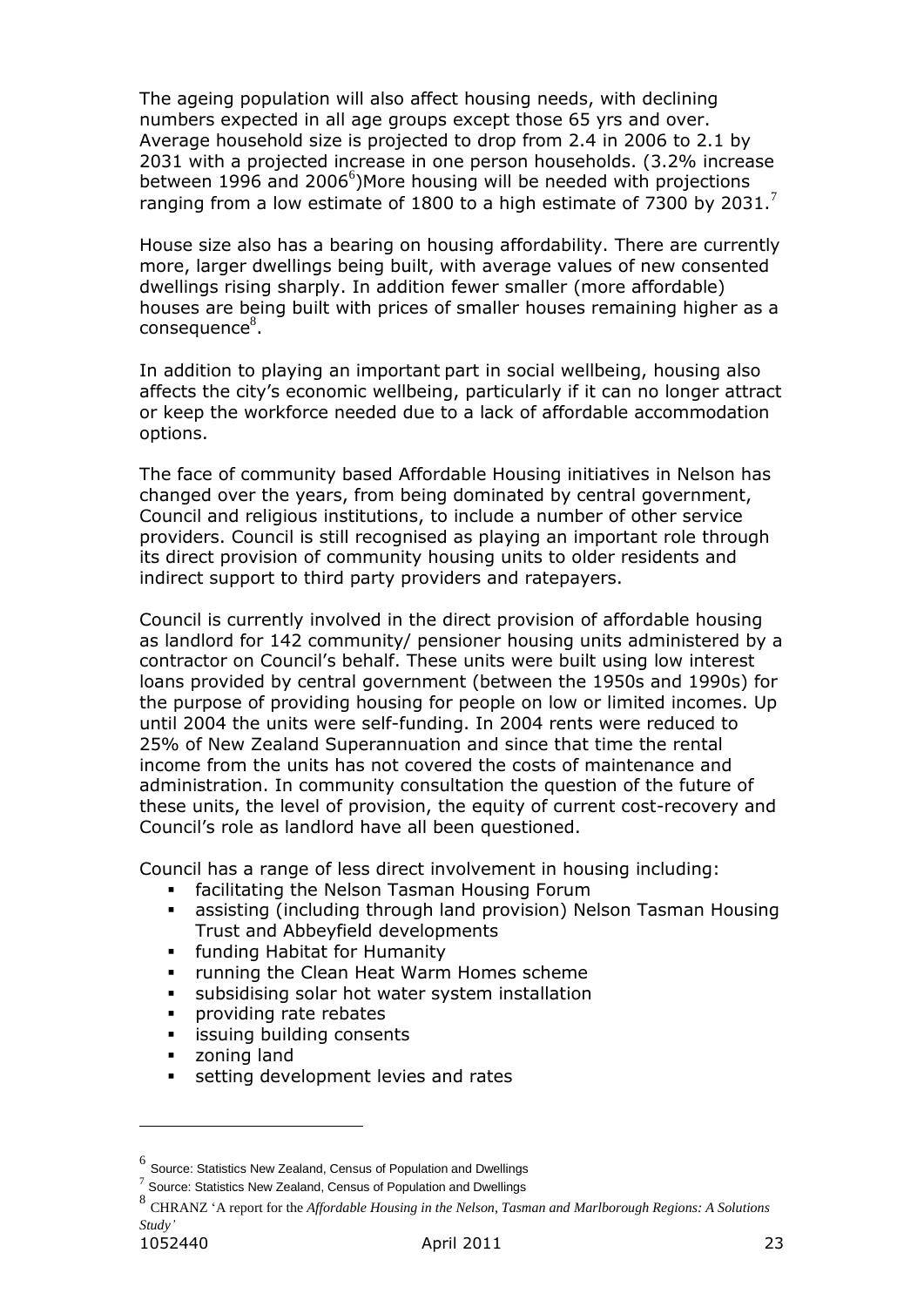# **Vision and outcomes for Affordable Housing**

Council"s vision for affordable housing is that the housing needs of all Nelson residents are met in a way that is appropriate, sustainable and enhances wellbeing.

The desired outcomes that this policy can contribute to are that residents:

- An improved range of affordable housing options
- More healthy and sustainable housing stock

#### **Affordable Housing**

| Issue                                                                                                                                                                            |                                                                                                                                                                         |                                                                                                                                                                                            |
|----------------------------------------------------------------------------------------------------------------------------------------------------------------------------------|-------------------------------------------------------------------------------------------------------------------------------------------------------------------------|--------------------------------------------------------------------------------------------------------------------------------------------------------------------------------------------|
| Housing is recognised<br>as critical to the<br>wellbeing of all ages<br>and socio-economic<br>groups.<br>Accessing affordable<br>housing is considered<br>to be a difficulty for | Ensure central<br>government is aware of<br>affordable housing<br>needs in Nelson.<br>Use a range of<br>approaches to address<br>affordability in<br>recognition of the | Council will engage<br>with central<br>government on the<br>provision of direct and<br>indirect initiatives to<br>address affordable<br>housing issues in<br>Nelson.                       |
| many Nelson residents<br>with lower to middle<br>incomes.                                                                                                                        | complexity of the<br>problem and the fact<br>that Council alone<br>cannot meet the                                                                                      | Further work will be<br>undertaken to consider<br>options for the future<br>ownership and funding                                                                                          |
| Many of the factors<br>affecting affordability<br>are outside the<br>influence of local<br>government.                                                                           | current or future needs<br>of residents in this<br>area.                                                                                                                | of Council's community<br>housing units with the<br>aim of finding the most<br>effective and fair way<br>to deliver affordable<br>options.                                                 |
| A related issue is the<br>need for emergency<br>housing options to<br>temporarily provide<br>accommodation for<br>residents in need.                                             |                                                                                                                                                                         | Seek opportunities to<br>work with partners to<br>find affordable housing<br>solutions, including<br>considering housing on<br>a regional basis with<br><b>Tasman District</b><br>Council. |
|                                                                                                                                                                                  |                                                                                                                                                                         | Council's planning<br>documents will be<br>developed in a way<br>that encourages the<br>provision of affordable<br>housing.                                                                |
|                                                                                                                                                                                  |                                                                                                                                                                         | Support initiatives to<br>increase stock of<br>sustainable and<br>healthy affordable<br>housing.<br>Support provision of                                                                   |